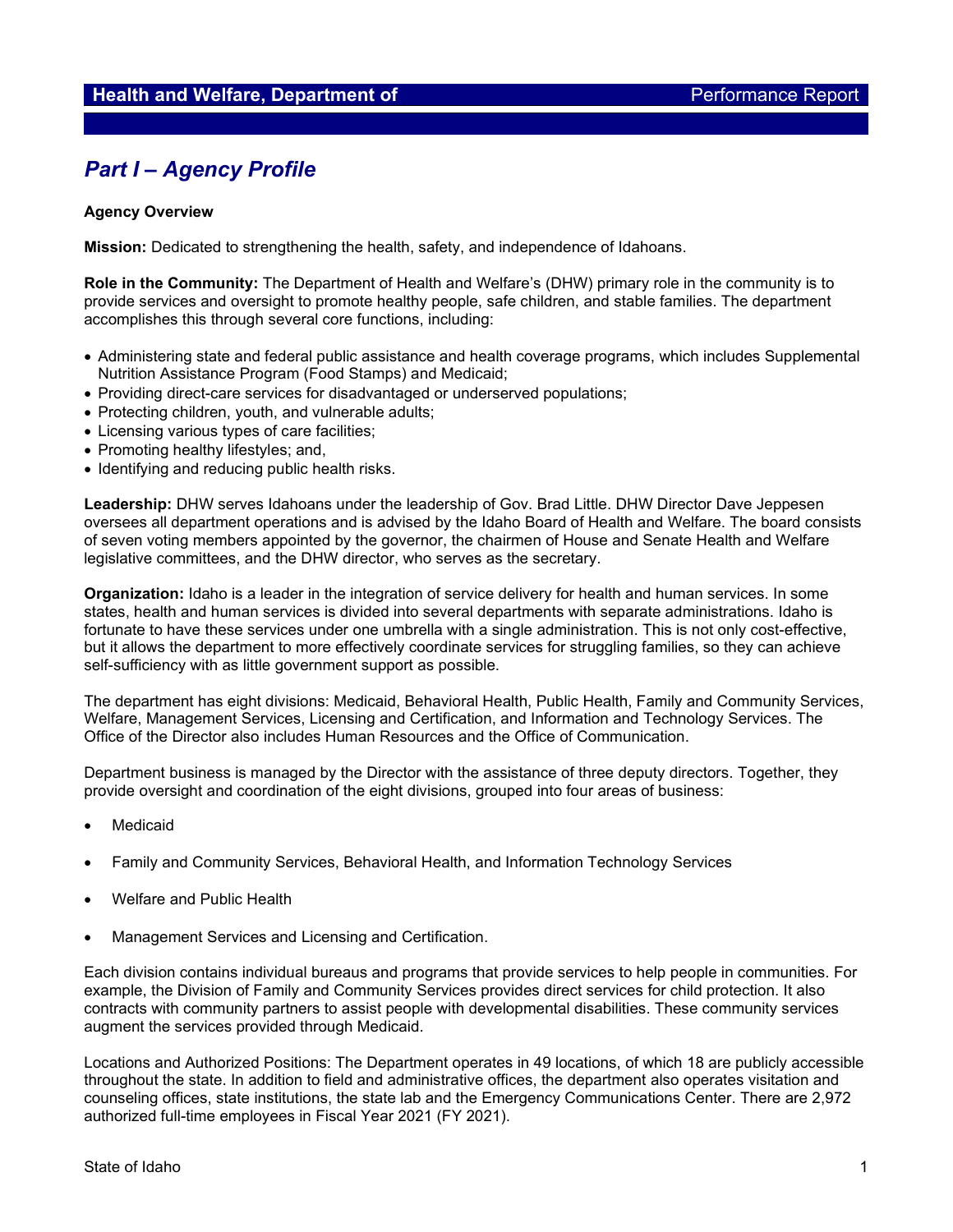## **Core Functions/Idaho Code**

Specific statutory responsibilities of the department are outlined in Idaho Code:

| <b>Title and Chapter</b> | <b>Heading</b>                                                            |
|--------------------------|---------------------------------------------------------------------------|
| Title 6, Chapter 2       | Waste and Willful Trespass on Real Property                               |
| Title 6, Chapter 26      | Clandestine Drug Laboratory Cleanup Act                                   |
| Title 7, Chapters 10     | Uniform Interstate Family Support Act                                     |
| Title 7, Chapters 11     | Proceedings to Establish Paternity                                        |
| Title 7, Chapters 12     | <b>Enforcement of Child Support Orders</b>                                |
| Title 7, Chapters 14     | <b>Family Law License Suspensions</b>                                     |
| Title 11, Chapter 6      | Exemption of Property from Attachment or Levy                             |
| Title 11, Chapter 7      | Garnishments                                                              |
| Title 15, Chapter 3      | Probate of Wills and Administrations                                      |
| Title 15, Chapter 5      | Protection of Persons Under Disability and their Property                 |
| Title 16, Chapter 1      | <b>Early Intervention Services</b>                                        |
| Title 16, Chapter 15     | Adoption of Children                                                      |
| Title 16, Chapter 16     | <b>Child Protective Act</b>                                               |
| Title 16, Chapter 20     | Termination of Parent and Child Relationship                              |
| Title 16, Chapter 24     | <b>Children's Mental Health Services</b>                                  |
| Title 18, Chapter 2      | Persons Liable, Principals, and Accessories                               |
| Title 18, Chapter 5      | Pain-Capable Unborn Child Protection Act                                  |
| Title 18, Chapter 6      | Abortion and Contraceptive                                                |
| Title 18, Chapter 9      | Assault and Battery                                                       |
| Title 18, Chapter 15     | Children and Vulnerable Adults                                            |
| Title 18, Chapter 45     | Kidnapping                                                                |
| Title 18, Chapter 80     | <b>Motor Vehicles</b>                                                     |
| Title 18, Chapter 83     | Sexual Offender Registration Notification and Community Right-To-Know Act |
| Title 19, Chapter 25     | Judgment                                                                  |
| Title 19, Chapter 48     | Criminal Justice Integrated Data System Act                               |
| Title 19, Chapter 56     | Idaho Drug Court and Mental Health Court Act                              |
| Title 20, Chapter 2      | <b>State Board of Corrections</b>                                         |
| Title 20, Chapter 5      | Juvenile Corrections Act                                                  |
| Title 20, Chapter 7      | <b>Interstate Corrections Compact</b>                                     |
| Title 22, Chapter 1      | Department of Agriculture                                                 |
| Title 22, Chapter 54     | Agriculture and Horticulture                                              |
| Title 23, Chapter 10     | <b>Beer</b>                                                               |
| Title 31, Chapter 34     | Nonmedical Indigent Assistance                                            |
| Title 31, Chapter 35     | <b>Hospitals for Indigent Sick</b>                                        |
| Title 31, Chapter 48     | <b>Emergency Communications Act</b>                                       |
| Title 32, Chapter 7      | <b>Divorce Actions</b>                                                    |
| Title 32, Chapter 12     | Mandatory Income Withholding for Child Support                            |
| Title 32. Chapter 13     | Parent Responsibility Act                                                 |
| Title 32, Chapter 16     | <b>Financial Institution Data Match Process</b>                           |
| Title 32, Chapter 17     | De Facto Custodian Act                                                    |
| Title 32, Chapter 18     | Temporary Caregivers and Temporary Care Assistance Programs               |
| Title 34, Chapter 4      | Voters-Privileges, Qualifications, and Registration                       |
| Title 37, Chapter 1      | Idaho Food, Drug, and Cosmetic Act                                        |
| Title 37, Chapter 27     | <b>Uniform Controlled Substances</b>                                      |
| Title 37, Chapter 31     | Narcotic Drugs - Treatment of Addicts                                     |
| Title 37, Chapter 34     | Syringe and Needle Exchange Act                                           |
| Title 39, Chapter 1      | Environmental Quality--Health                                             |
| Title 39, Chapter 2      | <b>Vital Statistics</b>                                                   |
| Title 39, Chapter 3      | Alcoholism and Intoxication Treatment Act                                 |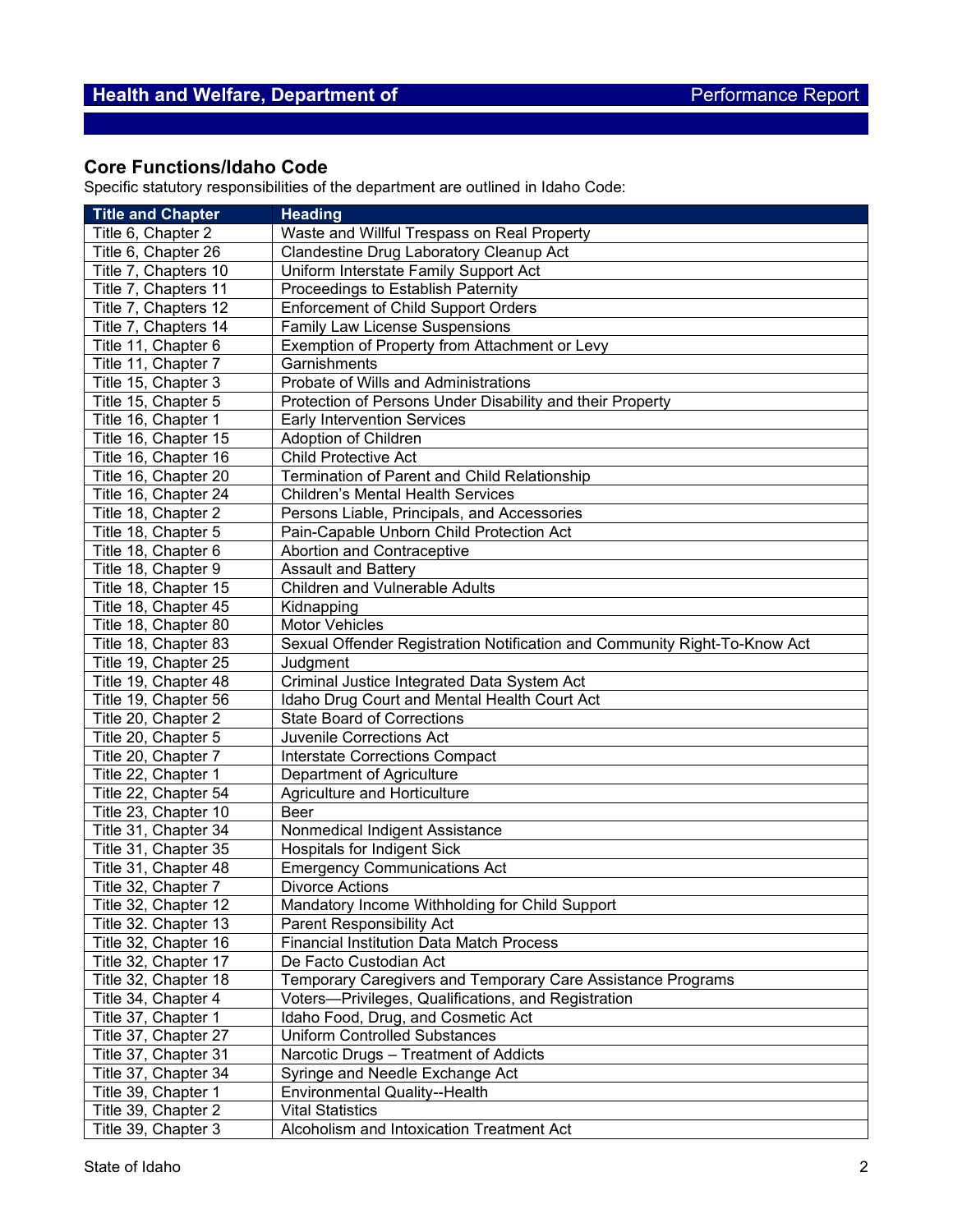# **Health and Welfare, Department of Access 2008 Performance Report**

| <b>Title and Chapter</b> | <b>Heading</b>                                                    |
|--------------------------|-------------------------------------------------------------------|
| Title 39, Chapter 4      | <b>Public Health Districts</b>                                    |
| Title 39, Chapter 6      | <b>Control of Venereal Diseases</b>                               |
| Title 39, Chapter 9      | Prevention of Blindness and other Preventable Diseases in Infants |
| Title 39, Chapter 10     | <b>Prevention of Congenital Syphilis</b>                          |
| Title 39, Chapter 11     | <b>Basic Day Care License</b>                                     |
| Title 39, Chapter 12     | Child Care Licensing Reform Act                                   |
| Title 39, Chapter 13     | Hospital Licenses and Inspection                                  |
| Title 39, Chapter 14     | <b>Health Facilities</b>                                          |
| Title 39, Chapter 15     | Care of Biological Products                                       |
| Title 39, Chapter 16     | <b>Food Establishment Act</b>                                     |
| Title 39, Chapter 24     | Home Health Agencies                                              |
| Title 39, Chapter 31     | Regional Behavioral Health Services                               |
| Title 39, Chapter 32     | Idaho Community Health Center Grant Program                       |
| Title 39, Chapter 33     | Idaho Residential Care or Assisted Living Act                     |
| Title 39, Chapter 34     | Revised Uniform Anatomical Gift Act                               |
| Title 39, Chapter 35     | Idaho Certified Family Homes                                      |
| Title 39, Chapter 36     | <b>Water Quality</b>                                              |
| Title 39, Chapter 37     | Anatomical Tissue, Organ, Fluid Donations                         |
| Title 39, Chapter 39     | Sterilization                                                     |
| Title 39, Chapter 45     | The Medical Consent and Natural Death Act                         |
| Title 39, Chapter 46     | Idaho Developmental Disabilities Services and Facilities Act      |
| Title 39, Chapter 47     | Yellow DOT Motor Vehicle Medical Information Act                  |
| Title 39, Chapter 48     | Immunization                                                      |
| Title 39, Chapter 51     | Family Support and In-Home Assistance                             |
| Title 39, Chapter 53     | Adult Abuse, Neglect, and Exploitation Act                        |
| Title 39, Chapter 55     | Clean Indoor Air                                                  |
| Title 39, Chapter 56     | <b>Personal Assistance Services</b>                               |
| Title 39, Chapter 57     | Prevention of Minors' Access to Tobacco                           |
| Title 39, Chapter 59     | Idaho Rural Health Care Access Program                            |
| Title 39, Chapter 60     | <b>Children's Trust Fund</b>                                      |
| Title 39, Chapter 61     | Idaho Conrad J-1 Visa Waiver Program                              |
| Title 39, Chapter 77     | <b>Volunteer Health Care Provider Immunity</b>                    |
| Title 39, Chapter 82     | Idaho Safe Haven Act                                              |
| Title 39, Chapter 84     | Tobacco Master Settlement Agreement Complementary Act             |
| Title 39 Chapter 91      | <b>Behavioral Health Community Crisis Centers</b>                 |
| Title 39 Chapter 95      | Abortion Complications Reporting Act                              |
| Title 39 Chapter 96      | <b>Maternal Mortality Review</b>                                  |
| Title 40, Chapter 5      | Idaho Transportation Department                                   |
| Title 41, Chapter 3      | Cooperation with Department of Health and Welfare                 |
| Title 41, Chapter 21     | <b>Disability Insurance Policies</b>                              |
| Title 41, Chapter 22     | Group and Blanket Disability Insurance                            |
| Title 41, Chapter 34     | <b>Hospital and Professional Service Corporations</b>             |
| Title 41, Chapter 39     | Managed Care Reform                                               |
| Title 41, Chapter 40     | Self-Funded Health Care Plans                                     |
| Title 41, Chapter 41     | Joint Public Agency Self-Funder Health Care Plans                 |
| Title 41, Chapter 60     | Immunization Assessments [Effective Until July 1, 2024]           |
| Title 41, Chapter 61     | Idaho Health Insurance Exchange Act                               |
| Title 42, Chapter 17     | Department of Water Resources-Water Resource Board                |
| Title 45, Chapter 19     | <b>State Liens</b>                                                |
| Title 46, Chapter 10     | State Disaster Preparedness Act                                   |
| Title 49, Chapter 1      | Definitions                                                       |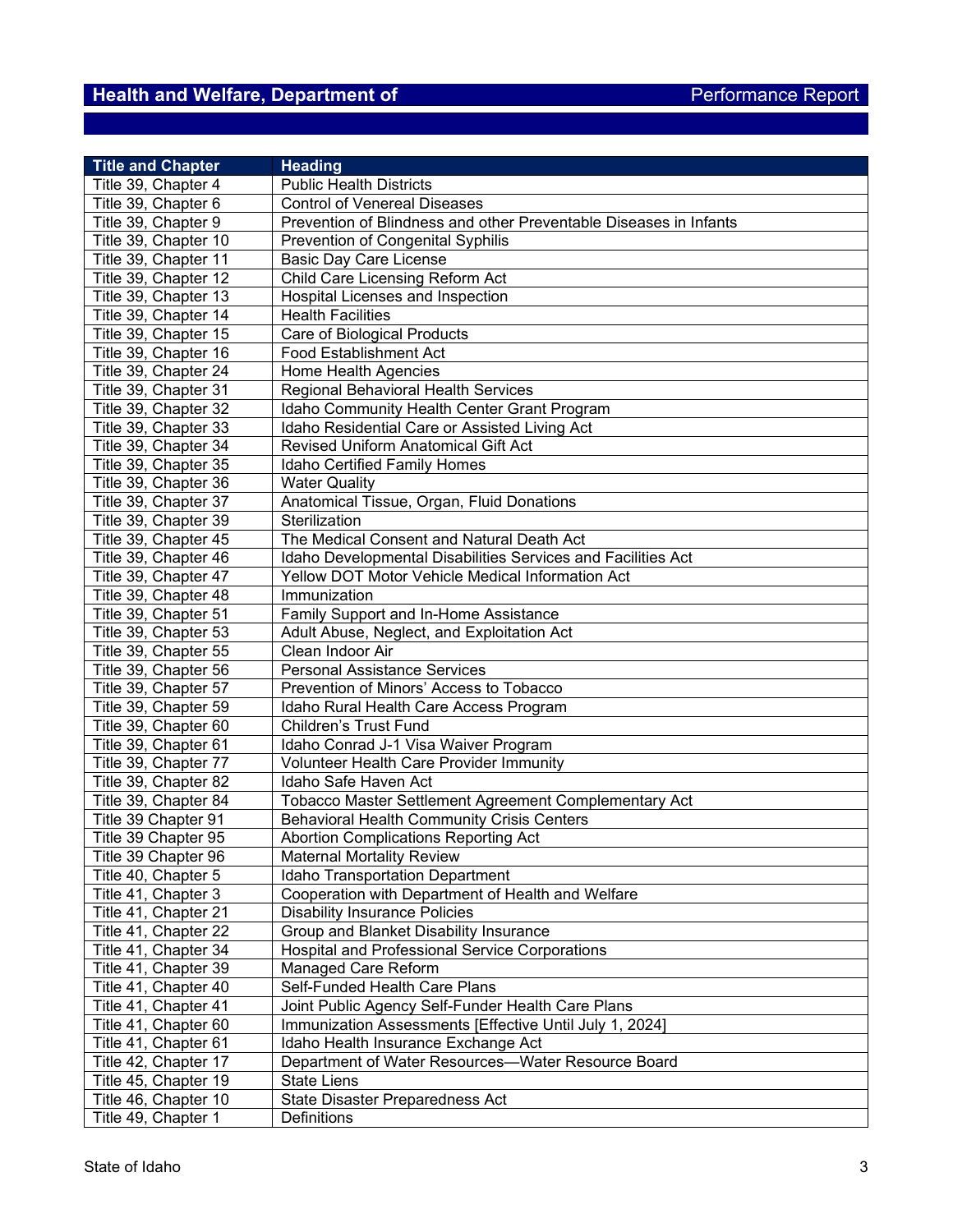# **Health and Welfare, Department of Access 2008 Performance Report**

| <b>Title and Chapter</b> | <b>Heading</b>                                                          |
|--------------------------|-------------------------------------------------------------------------|
| Title 49, Chapter 3      | Motor Vehicle Driver's License                                          |
| Title 49, Chapter 4      | Motor Vehicle Registration                                              |
| Title 49, Chapter 9      | Vehicle Equipment                                                       |
| Title 54, Chapter 11     | Morticians, Funeral Directors, and Embalmers                            |
| Title 54, Chapter 14     | <b>Nurses</b>                                                           |
| Title 54, Chapter 17     | Pharmacists                                                             |
| Title 54, Chapter 26     | <b>Plumbing and Plumbers</b>                                            |
| Title 54, Chapter 33     | Freedom of Choice of Dentures Act                                       |
| Title 54, Chapter 50     | Installation of Heating, Ventilation and Air Conditioning Systems       |
| Title 54, Chapter 58     | Barber and Cosmetology Services Act                                     |
| Title 55, Chapter 8      | Requirements Regarding a Request for Notice of Transfer or Encumbrance- |
|                          | Rulemaking                                                              |
| Title 55, Chapter 10     | Homesteads                                                              |
| Title 56, Chapter 1      | Payment for Skilled and Intermediate Services                           |
| Title 56, Chapter 2      | <b>Public Assistance Law</b>                                            |
| Title 56, Chapter 3      | <b>County Councils of Public Assistance</b>                             |
| Title 56, Chapter 4      | Cooperative Welfare Fund                                                |
| Title 56, Chapter 8      | Hard-To-Place Children                                                  |
| Title 56, Chapter 9      | <b>Telecommunications Service Assistance</b>                            |
| Title 56, Chapter 10     | Department of Health and Welfare                                        |
| Title 56, Chapter 11     | Idaho Family Asses Building Initiative                                  |
| Title 56, Chapter 13     | Long-Term Care Partnership Program                                      |
| Title 56, Chapter 14     | Idaho Hospital Assessment Act                                           |
| Title 56, Chapter 15     | Idaho Skilled Nursing Facility Assessment Act                           |
| Title 56, Chapter 16     | Idaho Intermediate Care Facility Assessment Act                         |
| Title 57, Chapter 17     | <b>Central Cancer Registry Fund</b>                                     |
| Title 57, Chapter 20     | Time Sensitive Emergency (Tse) Registry                                 |
| Title 59, Chapter 9      | Resignations and Vacancies                                              |
| Title 59, Chapter 13     | Public Employee Retirement System                                       |
| Title 63, Chapter 6      | <b>Exemptions from Taxation</b>                                         |
| Title 63, Chapter 13     | Miscellaneous Provisions of Tax Law                                     |
| Title 63, Chapter 30     | Income Tax                                                              |
| Title 63, Chapter 36     | Sales Tax                                                               |
| Title 65, Chapter 2      | Division of Veterans Services-Veterans Affairs Commission               |
| Title 66, Chapter 1      | <b>State Hospitals</b>                                                  |
| Title 66, Chapter 3      | <b>Hospitalization of Mentally III</b>                                  |
| Title 66, Chapter 4      | Treatment and Care of the Developmentally Disabled                      |
| Title 66, Chapter 5      | State Asylum and Sanitarium Funds for Patients                          |
| Title 66, Chapter 13     | Idaho Security Medical Program                                          |
| Title 66, Chapter 14     | <b>Secure Treatment Facility Act</b>                                    |
| Title 67, Chapter 8      | <b>Executive Administrative Officers</b>                                |
| Title 67, Chapter 14     | <b>Attorney General</b>                                                 |
| Title 67, Chapter 24     | Civil State Departments-Organization                                    |
| Title 67, Chapter 30     | Criminal History Records and Crime Information                          |
| Title 67, Chapter 31     | Department of Health and Welfare-Miscellaneous Provisions               |
| Title 67, Chapter 34     | Civil State Departments-Amendments and Repeals                          |
| Title 67, Chapter 50     | Commission on Aging                                                     |
| Title 67, Chapter 53     | Personnel System (§ 5317 Petition for Review Procedure)                 |
| Title 67, Chapter 65     | Local Land Use Planning                                                 |
| Title 67, Chapter 69     | <b>Food Service Facilities</b>                                          |
| Title 67, Chapter 73     | Idaho State Council for the Deaf and Hard of Hearing                    |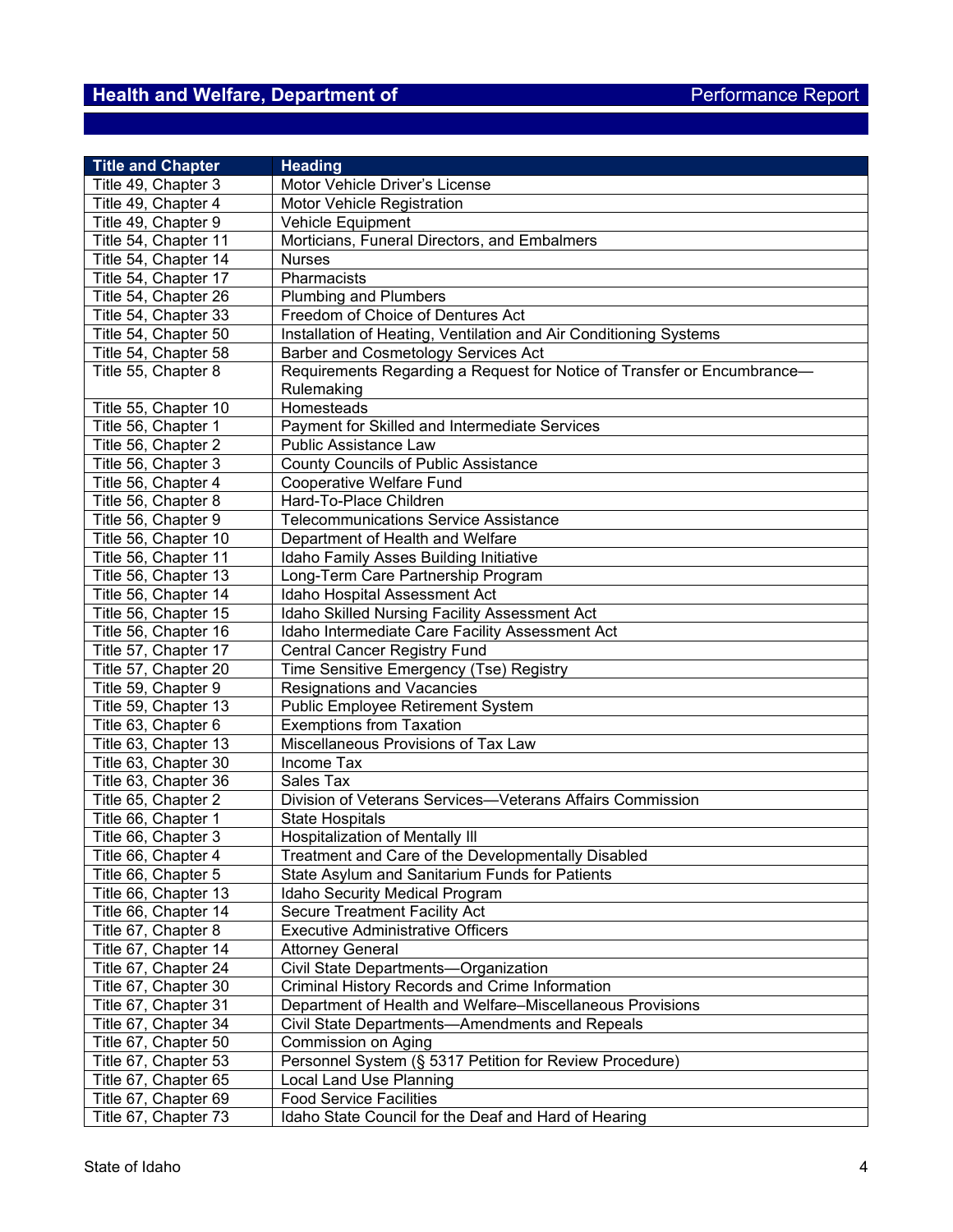| <b>Title and Chapter</b> | <b>Heading</b>                                                           |
|--------------------------|--------------------------------------------------------------------------|
| Title 67, Chapter 74     | Idaho State Lottery                                                      |
| Title 67, Chapter 79     | <b>Restrictions on Public Benefits</b>                                   |
| Title 67, Chapter 81     | Idaho Housing Trust Fund                                                 |
| Title 67, Chapter 88     | Idaho Law Enforcement, Firefighting, and EMS Medal of Honor              |
| Title 68, Chapter 14     | Court-Approved Payments or Awards to Minors or Incompetent Persons       |
| Title 72, Chapter 2      | Public Assistance Coverage                                               |
| Title 72, Chapter 4      | <b>Benefits</b>                                                          |
| Title 72, Chapter 13     | Employment Security Law (§1365 child support)                            |
| Title 72, Chapter 16     | State Directory of New Hires (§1605 Public Assistance and Child Support) |
| Title 74, Chapter 1      | <b>Public Records Act</b>                                                |

#### **Revenue and Expenditures**

| <b>Revenue</b>                       | <b>FY 2018</b>  | FY 2019         | <b>FY 2020</b>  | <b>FY 2021</b>  |
|--------------------------------------|-----------------|-----------------|-----------------|-----------------|
| Technology Infrastructure Fund       | 0               | 8,222,200       | 5,752,000       | 5,348,000       |
| Immunization Vaccine Fund            | 18,970,000      | 18,970,000      | 18,970,000      | 18,970,000      |
| ID Health Ins. Access Card           | 2,273,700       |                 |                 | $\mathbf{I}$    |
| Prev. Minors' Access to Tobacco      | 43,800          | 43,800          | 43,800          | 43,800          |
| Domestic Violence Project            | 516,600         | 520,800         | 528,400         | 530,800         |
| <b>Cancer Control</b>                | 344,500         | 344,200         | 345,700         | 346,800         |
| <b>Emergency Medical Services</b>    | 2,886,200       | 2,894,200       | 2,938,400       | 3,051,300       |
| <b>Central Cancer Registry</b>       | 120,000         | 120,000         | 130,000         | 120,000         |
| Health and Welfare - EMS III         | 1,400,000       | 1,700,000       | 1,700,000       | 1,700,000       |
| <b>Time-Sensitive Emergency Fund</b> | 225,800         | 426,000         | 428,700         | 430,100         |
| <b>Hospital Assessment Fund</b>      | 39,103,700      | 30,000,000      | 30,000,000      | 45,203,200      |
| Coop. Welfare Acct - Federal         | 1,810,225,000   | 1,970,007,300   | 2,273,961,300   | 2,844,406,000   |
| Coop. Welfare Acct - General         | 726,515,100     | 806,192,500     | 877,601,600     | 820,953,300     |
| Coop. Welfare Acct - Other           | 308,763,400     | 251,112,400     | 249,885,300     | 354,738,000     |
| <b>Liquor Control</b>                | 650,000         | 650,000         | 650,000         | 650,000         |
| <b>State Hospital Endowment</b>      | 6,190,300       | 6,611,300       | 7,509,700       | 8,070,000       |
| Millennium Fund                      | 2,706,700       | 6,921,900       | 20,278,900      | 17,553,000      |
| Total                                | \$2,920,934,800 | \$3,104,736,600 | \$3,490,723,800 | \$4,122,114,300 |
| <b>Expenditures</b>                  | <b>FY 2018</b>  | FY 2019         | <b>FY 2020</b>  | FY 2021         |
| <b>Personnel Costs</b>               | \$205,156,700   | \$206,208,200   | \$214,872,000   | \$209,851,800   |
| <b>Operating Expenditures</b>        | 161,702,000     | 179,110,300     | 170,400,600     | 176,843,200     |
| Capital Outlay                       | 5,318,000       | 3,840,300       | 2,171,500       | 1,981,300       |
| <b>Trustee/Benefit Payments</b>      | 2,473,527,900   | 2,622,674,600   | 2,974,109,900   | 3,519,688,700   |
| <b>Total</b>                         | \$2,845,704,600 | \$3,011,833,400 | \$3,361,554,000 | \$3,908,365,000 |

*Note: Some revenue and expenditures do not show up on the table due to their small percentages relative to other financial figures. FY 2021 revenue is based upon the Total Appropriation for that year.*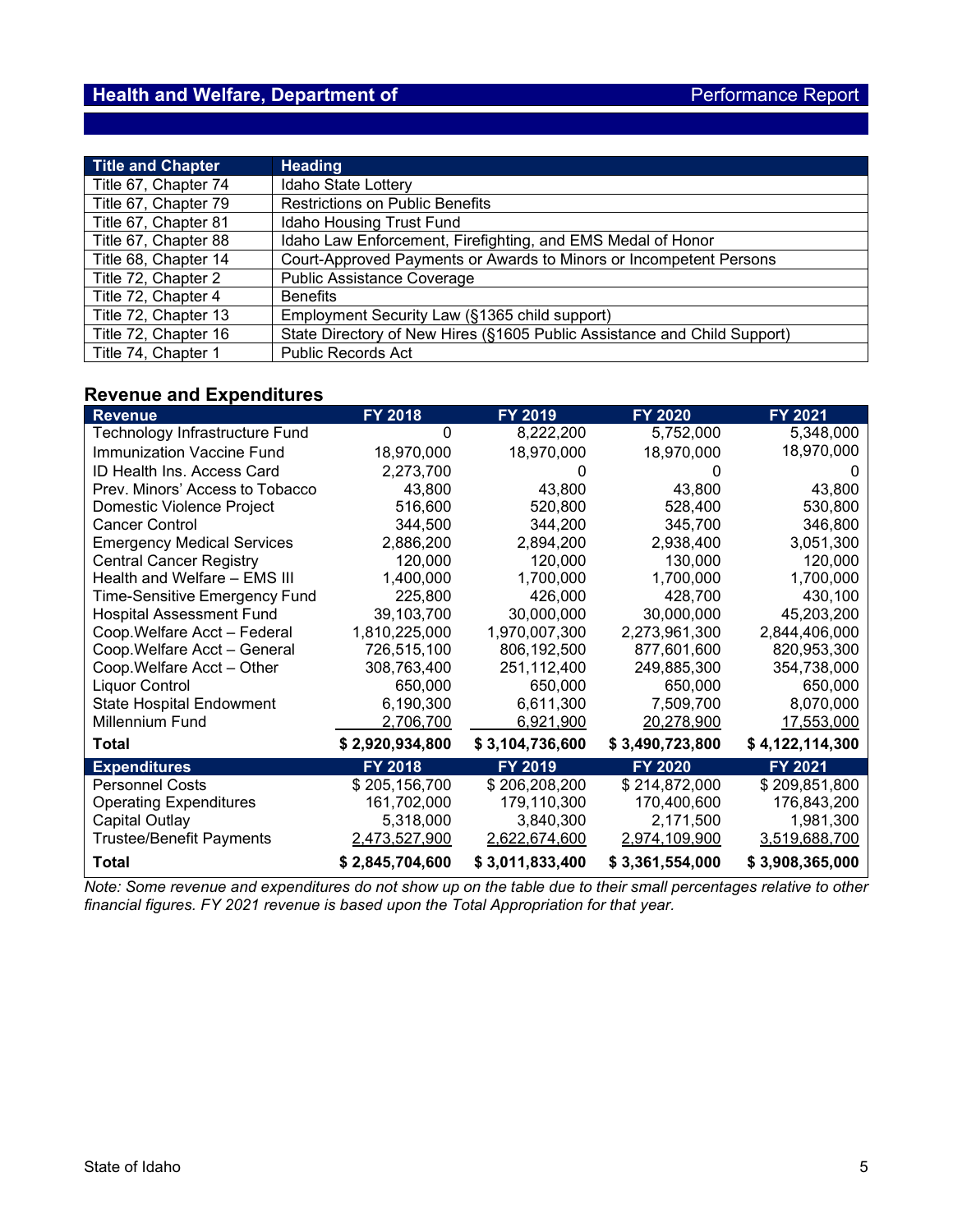## **Profile of Cases Managed and/or Key Services Provided**

| <b>Cases Managed and/or Key</b>                                                              |                                                |                 |                 |                      |  |  |
|----------------------------------------------------------------------------------------------|------------------------------------------------|-----------------|-----------------|----------------------|--|--|
| <b>Services Provided</b>                                                                     | <b>FY 2018</b>                                 | <b>FY 2019</b>  | <b>FY 2020</b>  | FY 2021              |  |  |
| <b>DIVISION OF MEDICAID</b>                                                                  |                                                |                 |                 |                      |  |  |
| Total Medicaid expenditures (w/<br>Admin)                                                    | \$2,316,908,000                                | \$2,462,921,600 | \$2,797,328,154 | \$3,305,269,200      |  |  |
| Medicaid T&B expenditures only                                                               | \$2,255,047,600                                | \$2,400,908,100 | \$2,735,645,610 | \$3,243,612,100      |  |  |
| Percentage spent as payments to<br>providers                                                 | 97.3%                                          | 97.5%           | 97.8%           | 98.1%                |  |  |
| Total average Medicaid enrollees per<br>month (adjusted to include retroactive<br>enrollees) | 291,710                                        | 280,453         | 265,714         | 278,930              |  |  |
| Avg. monthly eligible basic plan<br>children (0-20 yrs)                                      | 184,955                                        | 176,895         | 163,855         | 172,416              |  |  |
| Avg. monthly eligible basic plan adults                                                      | 30,477                                         | 28,586          | 63,7531         | 128,892 <sup>2</sup> |  |  |
| Avg. monthly eligible enhanced plan<br>children (0-20 yrs)                                   | 29,800                                         | 28,313          | 26,740          | 26,939               |  |  |
| Avg. monthly eligible enhanced plan<br>adults                                                | 18,943                                         | 18,482          | 19,7953         | 22,5464              |  |  |
| Avg. monthly dual-eligible coordinated<br>plan adults                                        | 27,535                                         | 27,925          | 28,059          | 28,971               |  |  |
|                                                                                              | <b>DIVISION OF LICENSING AND CERTIFICATION</b> |                 |                 |                      |  |  |
| Total number of initial licensing or<br>certification surveys conducted                      | 397                                            | 286             | 266             | 226                  |  |  |
| Total number of re-licensure or<br>recertification surveys conducted                         | 2,947                                          | 2,917           | 2,897           | 2,631                |  |  |
| Total number of follow-up surveys<br>conducted                                               | 345                                            | 294             | 265             | 231                  |  |  |
| Total number of fire/life safety surveys<br>conducted                                        | 459                                            | 648             | 786             | 402                  |  |  |
| Total number of complaint-only<br>surveys conducted                                          | 392                                            | 373             | 253             | 129                  |  |  |
| Total number of other surveys<br>conducted <sup>5</sup>                                      | 41                                             | 40              | 232             | 593                  |  |  |

#### **DIVISION OF BEHAVIORAL HEALTH**

<span id="page-5-0"></span><sup>1</sup> FY 2020 data updated to include Expansion eligibility numbers that began 1/1/2020. The inclusion of Expansion eligibility data resulted in a 124% increase.

<span id="page-5-1"></span> $2$  The number of eligible basic plan adults increased 102% from FY 2020 due to Expansion eligibility.

<span id="page-5-2"></span><sup>&</sup>lt;sup>3</sup> FY 2020 data updated to include Enhanced Expansion eligibility numbers that began 1/1/2020. The inclusion of Enhanced Expansion eligibility data resulted in a 7% increase.

<span id="page-5-3"></span><sup>4</sup> The number of eligible enhanced plan adults increased 14% from FY 2020 due to Enhanced Expansion eligibility.

<span id="page-5-4"></span><sup>5</sup> The dramatic increase in the number of "Other" surveys is due to the addition of targeted infection control surveys that CMS mandated be conducted frequently in nursing homes in response to the COVID-19 pandemic.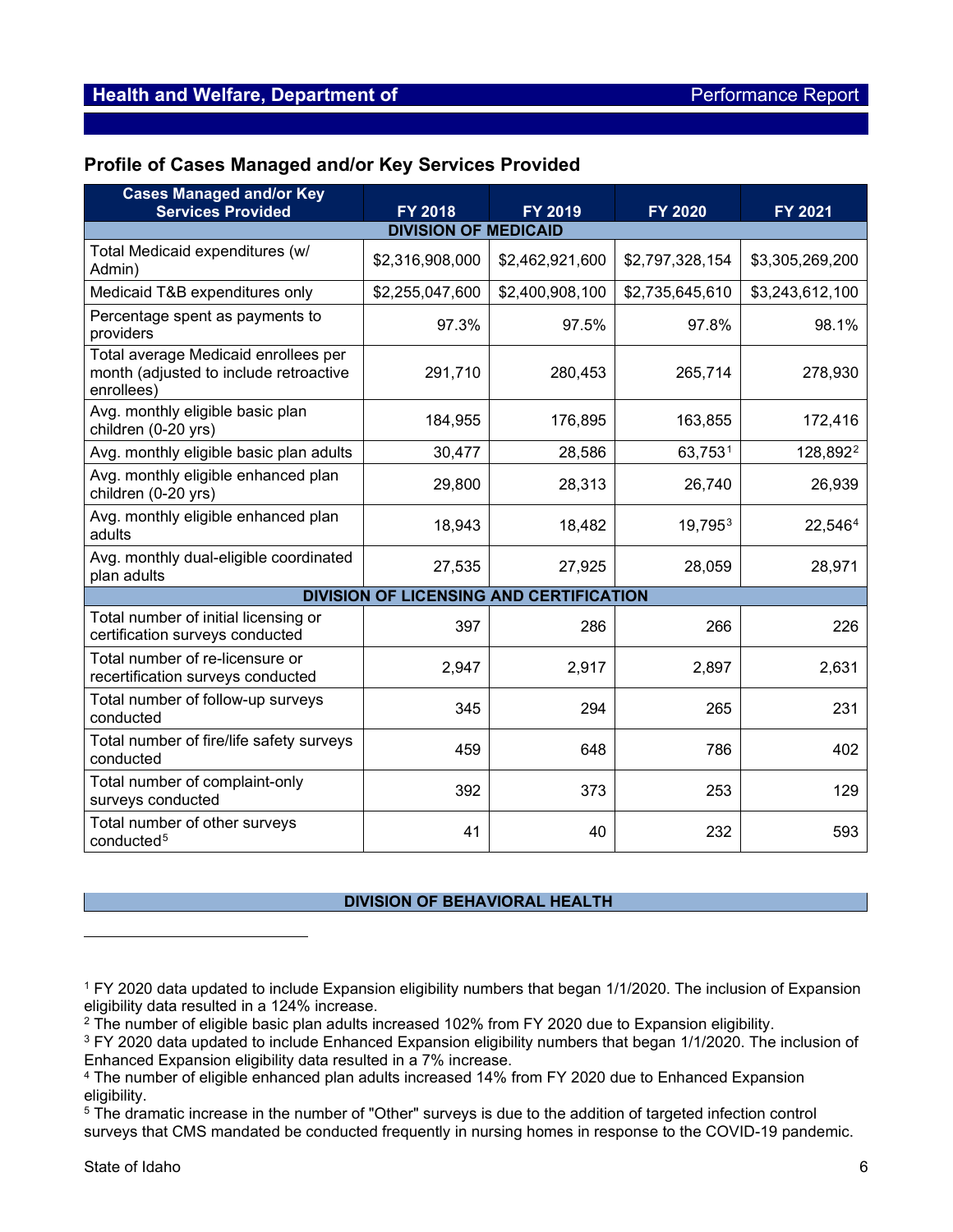| <b>Cases Managed and/or Key</b><br><b>Services Provided</b>                      | <b>FY 2018</b> | FY 2019 | <b>FY 2020</b> | FY 2021   |  |
|----------------------------------------------------------------------------------|----------------|---------|----------------|-----------|--|
| <b>Children's Mental Health Services</b>                                         |                |         |                |           |  |
| Total children's mental health clients<br>served                                 | 3,097          | 3,743   | 3,300          | 2,516     |  |
| Court-ordered clients (I.C. § 20-511A)                                           | 466            | 473     | 373            | 319       |  |
| Total support services provided to<br>children and families <sup>6</sup>         | 197            | 271     | 348            | 356       |  |
| <b>Adult Mental Health Services</b>                                              |                |         |                |           |  |
| Total adult mental health clients<br>served                                      | 13,122         | 13,056  | 11,750         | 11,816    |  |
| <b>Substance Use Disorders Services</b>                                          |                |         |                |           |  |
| Total adult and adolescent substance<br>use disorder clients served <sup>7</sup> | 3,444          | 3,695   | 3,360          | 1,1768    |  |
| <b>State Hospital South</b>                                                      |                |         |                |           |  |
| Adult Psychiatric <sup>9</sup>                                                   |                |         |                |           |  |
| Patient days                                                                     | 28,753         | 28,521  | 29,080         | 29,200    |  |
| Number of admissions                                                             | 575            | 576     | 639            | 666       |  |
| Percentage of occupancy                                                          | 87.5%          | 86.8%   | 88.3%          | 86.2%     |  |
| Cost per patient day                                                             | \$612          | \$622   | \$630          | \$636     |  |
| <b>Syringa Skilled Nursing</b>                                                   |                |         |                |           |  |
| Patient days                                                                     | 10,294         | 10,345  | 10,276         | 12,023    |  |
| Number of admissions                                                             | 8              | 5       | 10             | 12        |  |
| Percentage of occupancy                                                          | 97.3%          | 97.7%   | 96.8%          | 85.1%     |  |
| Cost per patient day                                                             | \$604          | \$612   | \$621          | \$86310   |  |
| Adolescent Unit <sup>11</sup>                                                    |                |         |                |           |  |
| Patient days                                                                     | 4,088          | 4,289   | 4,273          | 2,552     |  |
| Number of admissions                                                             | 124            | 112     | 93             | 63        |  |
| Percentage of occupancy                                                          | 70%            | 73.4%   | 73.0%          | 51.0%     |  |
| Cost per patient day                                                             | \$837          | \$785   | \$816          | \$1,05312 |  |
| <b>State Hospital North</b>                                                      |                |         |                |           |  |

<span id="page-6-1"></span><sup>7</sup> Changed measure wording from "substance abuse" to "substance use disorder".

<span id="page-6-0"></span><sup>&</sup>lt;sup>6</sup> Support services included Wraparound, Functional Family Therapy, and Parenting with Love and Limits through the FY 2019 reporting period. Starting with the FY 2020 reporting period, Functional Family Therapy is no longer a part of the data and support services include Wraparound and Parenting with Love and Limits only.

<span id="page-6-2"></span><sup>&</sup>lt;sup>8</sup> Many of the adult and adolescent substance use disorder clients who would have previously been served by the Division of Behavioral Health are now eligible to receive services through Medicaid, after implementation of Medicaid expansion in January 2020, which resulted in about a \$2.4 million reduction in total General Funds for the Substance Use Disorders program.

<span id="page-6-3"></span><sup>9</sup> The high needs/high risk unit opened on May 17, 2021. This increased adult beds from 90 beds to 110 beds. This data is incorporated in the Adult Psychiatric data for FY 2021.

<span id="page-6-4"></span><sup>&</sup>lt;sup>10</sup> Syringa Skilled Nursing cost per patient day increased due to new facility bond payments.

<span id="page-6-5"></span><sup>&</sup>lt;sup>11</sup> The State Hospital South Adolescent Unit officially closed on May 10, 2021.

<span id="page-6-6"></span><sup>12</sup> Adolescent Unit cost per patient day increased due to decrease in patient days. The Adolescent Unit closed one hall for remodel of the unit starting November 23, 2020 until the Adolescent unit closed on May 10, 2021.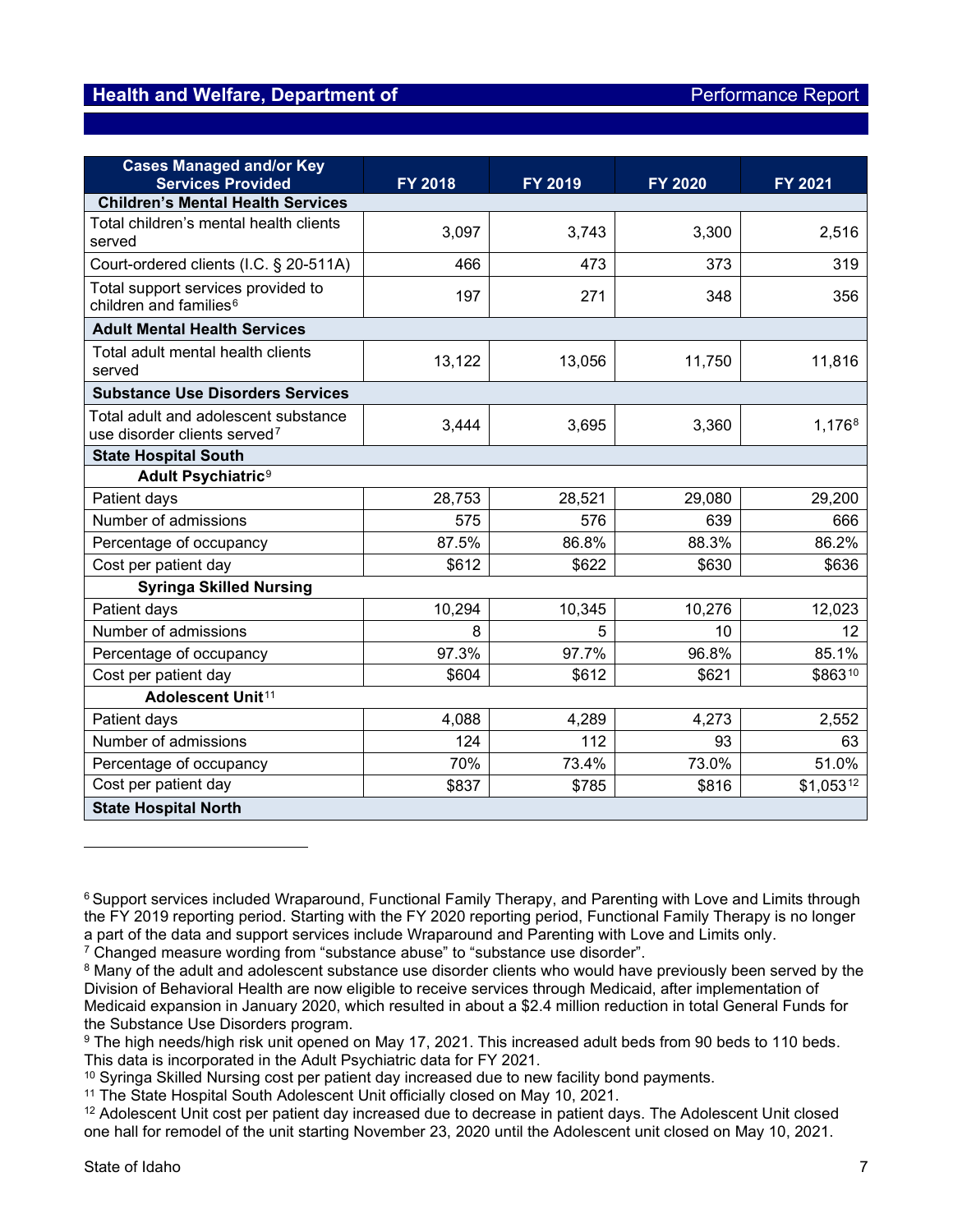| <b>Cases Managed and/or Key</b><br><b>Services Provided</b>                                                 | <b>FY 2018</b>  | FY 2019         | <b>FY 2020</b>  | FY 2021    |  |
|-------------------------------------------------------------------------------------------------------------|-----------------|-----------------|-----------------|------------|--|
| Patient days                                                                                                | 16,115          | 16,407          | 18,493          | 18,236     |  |
| Number of admissions                                                                                        | 278             | 263             | 261             | 235        |  |
| Percentage of occupancy                                                                                     | 74%             | 75%             | 84%             | 83%        |  |
| Cost per patient day                                                                                        | \$619           | \$619           | \$557           | \$552      |  |
| State Hospital West <sup>13</sup>                                                                           |                 |                 |                 |            |  |
| Patient days                                                                                                | New for FY 2021 | New for FY 2021 | New for FY 2021 | 309        |  |
| Number of admissions                                                                                        | New for FY 2021 | New for FY 2021 | New for FY 2021 | 11         |  |
| Percentage of occupancy                                                                                     | New for FY 2021 | New for FY 2021 | New for FY 2021 | 37.87%     |  |
| Cost per patient day                                                                                        | New for FY 2021 | New for FY 2021 | New for FY 2021 | \$3,31914  |  |
| <b>DIVISION OF PUBLIC HEALTH</b>                                                                            |                 |                 |                 |            |  |
| <b>Immunization Program</b>                                                                                 |                 |                 |                 |            |  |
| Children's vaccines distributed                                                                             | 711,257         | 714,552         | 706,330         | 708,306    |  |
| Immunization rates (19-35 Months)<br>$(4:3:1:3:3:1$ series) <sup>15</sup>                                   | 69.8%16         | 58.3%17         | 74.3%17         | 67.9%17    |  |
| Immunization rates (school age<br>children - kindergarten)                                                  | 85.8%           | 85.6%           | 87.1%           | 89.0%      |  |
| Total number of childhood vaccine<br>preventable diseases (HIB, Measles,<br>Mumps, Whooping Cough, Rubella) | 197             | 264             | 244             | <b>918</b> |  |
| Women, Infants, and Children                                                                                |                 |                 |                 |            |  |
| Women, Infants, and Children (WIC)<br>served monthly                                                        | 34,422          | 31,507          | 30,421          | 30,409     |  |
| (WIC) Average monthly voucher<br>value                                                                      | \$50.58         | \$50.19         | \$50.55         | \$45.3019  |  |

#### <span id="page-7-0"></span>**Cancer Prevention**

<span id="page-7-1"></span><sup>&</sup>lt;sup>13</sup> State Hospital West opened for admissions on May 10, 2021.

<span id="page-7-2"></span><sup>&</sup>lt;sup>14</sup> State Hospital West admitted its first patient on May 10, 2021. As a result of the hospital being open for 52 days during State Fiscal Year 2021 and having an average census of 5.5 during its initial startup, the average cost per patient day is higher than that of State Hospital South. It is anticipated that the daily rate will approach that of State Hospital South in the coming State Fiscal Year.

<span id="page-7-3"></span><sup>15</sup> The 4:3:1:3:3:1:4 series includes 4+ doses DTaP, 3+ doses poliovirus vaccine, 1+ dose MMR vaccine, 3 doses Hib vaccine (of any type), 3+ doses HepB, 1+ dose varicella vaccinations given at age 12 months or older.

<span id="page-7-5"></span><span id="page-7-4"></span><sup>&</sup>lt;sup>16</sup> Data updated due to rates being adjusted from "19 to 35 month old" to "birth cohort" to align with newer data. <sup>17</sup> CDC changed data collection from "19 to 35 month old" to "birth cohort".

<span id="page-7-6"></span><sup>&</sup>lt;sup>18</sup> Due to the impacts of the pandemic and related isolation and mitigation efforts such as masking and social distancing, these diseases were not prevalent. Data are preliminary.

<span id="page-7-7"></span><sup>&</sup>lt;sup>19</sup> The decrease in FY 2021 is a result of the program's first full year issuing electronic benefits (previously issued checks) in addition to COVID-19 pandemic.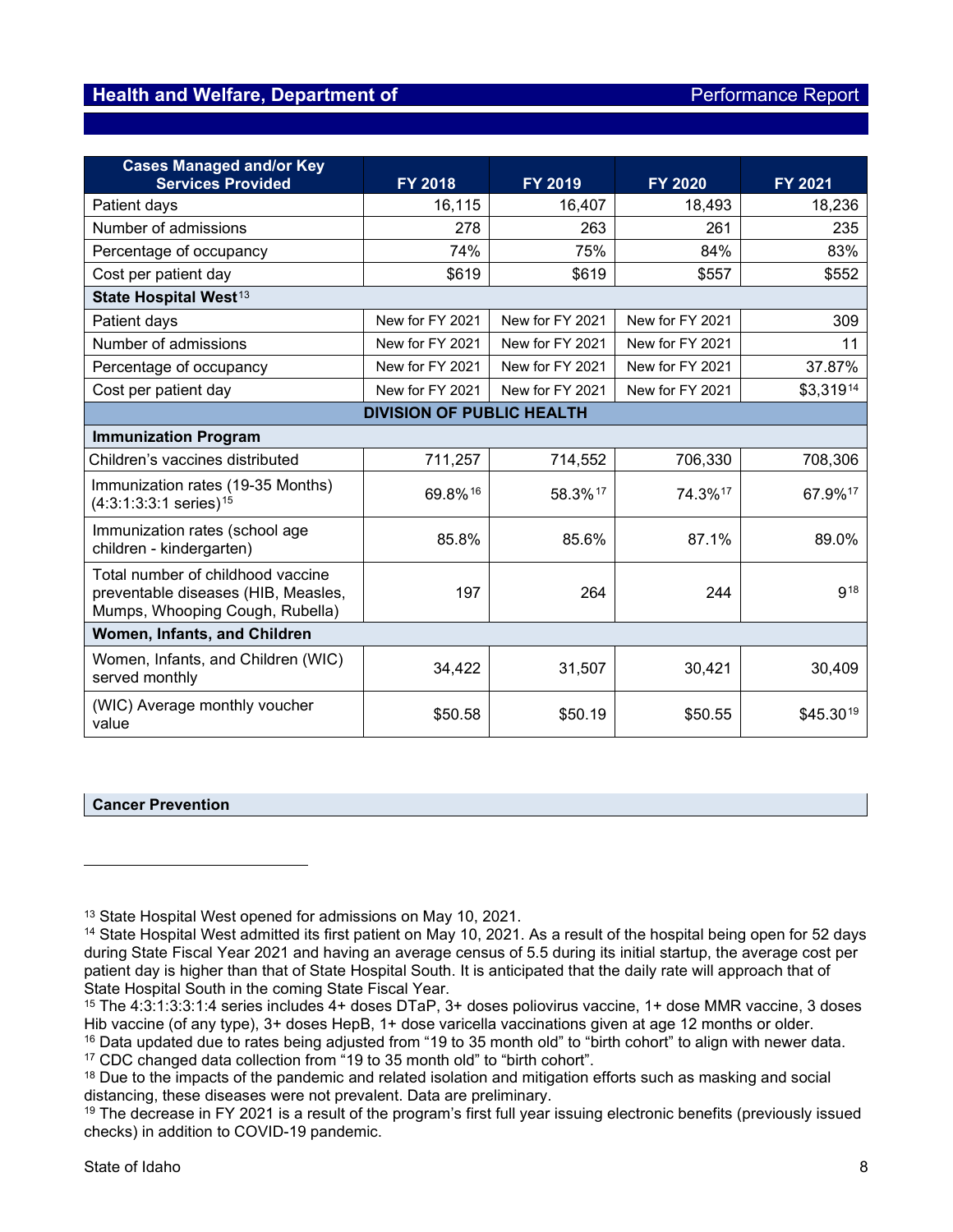<span id="page-8-2"></span><span id="page-8-1"></span><span id="page-8-0"></span>

| <b>Cases Managed and/or Key</b>                                   |                                                  |         |                |                     |
|-------------------------------------------------------------------|--------------------------------------------------|---------|----------------|---------------------|
| <b>Services Provided</b>                                          | FY 2018                                          | FY 2019 | <b>FY 2020</b> | FY 2021             |
| Women's Health Check (women<br>screened)                          | 2,683                                            | 2,634   | 2,18720        | 1,216 <sup>21</sup> |
| Women's Health Check (breast<br>cancer diagnosed) <sup>22</sup>   | 44                                               | 47      | 3323           | 14                  |
| Women's Health Check (cervical<br>cancer diagnosed) <sup>22</sup> | 8                                                | 4       | 823            | $\Omega$            |
| <b>HIV, STD, and Hepatitis</b>                                    |                                                  |         |                |                     |
| New HIV reports <sup>24</sup>                                     | 48                                               | 37      | 15             | 5325                |
| Idahoans living with HIV/AIDS                                     | 1,838                                            | 1,977   | 2,013          | 2,15525             |
| <b>Acute Hepatitis B</b>                                          | 4                                                | 9       | 4              | 1 <sup>25</sup>     |
|                                                                   | <b>DIVISION OF FAMILY AND COMMUNITY SERVICES</b> |         |                |                     |
| <b>Idaho CareLine/211</b>                                         |                                                  |         |                |                     |
| Total number of calls received by<br>CareLine/21126               | 130,719                                          | 93,261  | 96,36627       | 92,465              |
| <b>Navigation Program</b>                                         |                                                  |         |                |                     |
| Total referrals to navigation                                     | 8,369                                            | 7,394   | 6,602          | 4,791               |
| <b>Child Protection, Prevention, Foster Care, Adoptions</b>       |                                                  |         |                |                     |
| Total child protection and prevention<br>referrals                | 23,599                                           | 23,556  | 22,12827       | 23,092              |
| Number of children placed in foster<br>care                       | 2,936                                            | 3,111   | 2,93327        | 2,867               |
| Adoptions finalized                                               | 257                                              | 297     | 342            | 388                 |
| <b>Infant Toddler Program</b>                                     |                                                  |         |                |                     |
| Number of children served                                         | 4,088                                            | 4,295   | 4,250          | 3,831               |

#### <span id="page-8-3"></span>**Developmental Disabilities Services**

- <span id="page-8-7"></span><sup>23</sup> FY 2020 numbers were updated to reflect change in search criteria that accounts for individuals who may have been deemed ineligible after the fact or started screening but did not finish.
- <span id="page-8-8"></span><sup>24</sup> Reports among residents of Idaho at first diagnosis with HIV infection.

<span id="page-8-4"></span><sup>&</sup>lt;sup>20</sup> Due to COVID 19, preventive services were not prioritized by healthcare providers in March-June 2020. The decrease in women screened is related to this. FY 2020 numbers were also updated to reflect a change in search criteria that accounts for individuals who may have been deemed ineligible after the fact or started but did not finish.

<span id="page-8-5"></span> $21$  The decrease in numbers is likely due to Medicaid expansion which started for many women in our program as of January 2020. It is difficult to discern how much of a role COVID played in this reduction as well.

<span id="page-8-6"></span><sup>&</sup>lt;sup>22</sup> Some forms of precancers require treatment, those women get enrolled in BCC Medicaid along with women who have a diagnosed invasive cancer.

<span id="page-8-9"></span><sup>25</sup> Data are preliminary.

<span id="page-8-10"></span><sup>&</sup>lt;sup>26</sup> The mechanism to report this number has evolved over time, as we work on improving the accuracy and meaningfulness of data collection. We have identified that the better measures are separately identifying individual contacts and resource referrals. This will be reflected in data reported in FY 2019 and beyond.

<span id="page-8-11"></span><sup>&</sup>lt;sup>27</sup> Corrected FY 2020 numbers that were incorrectly documented on last years' report.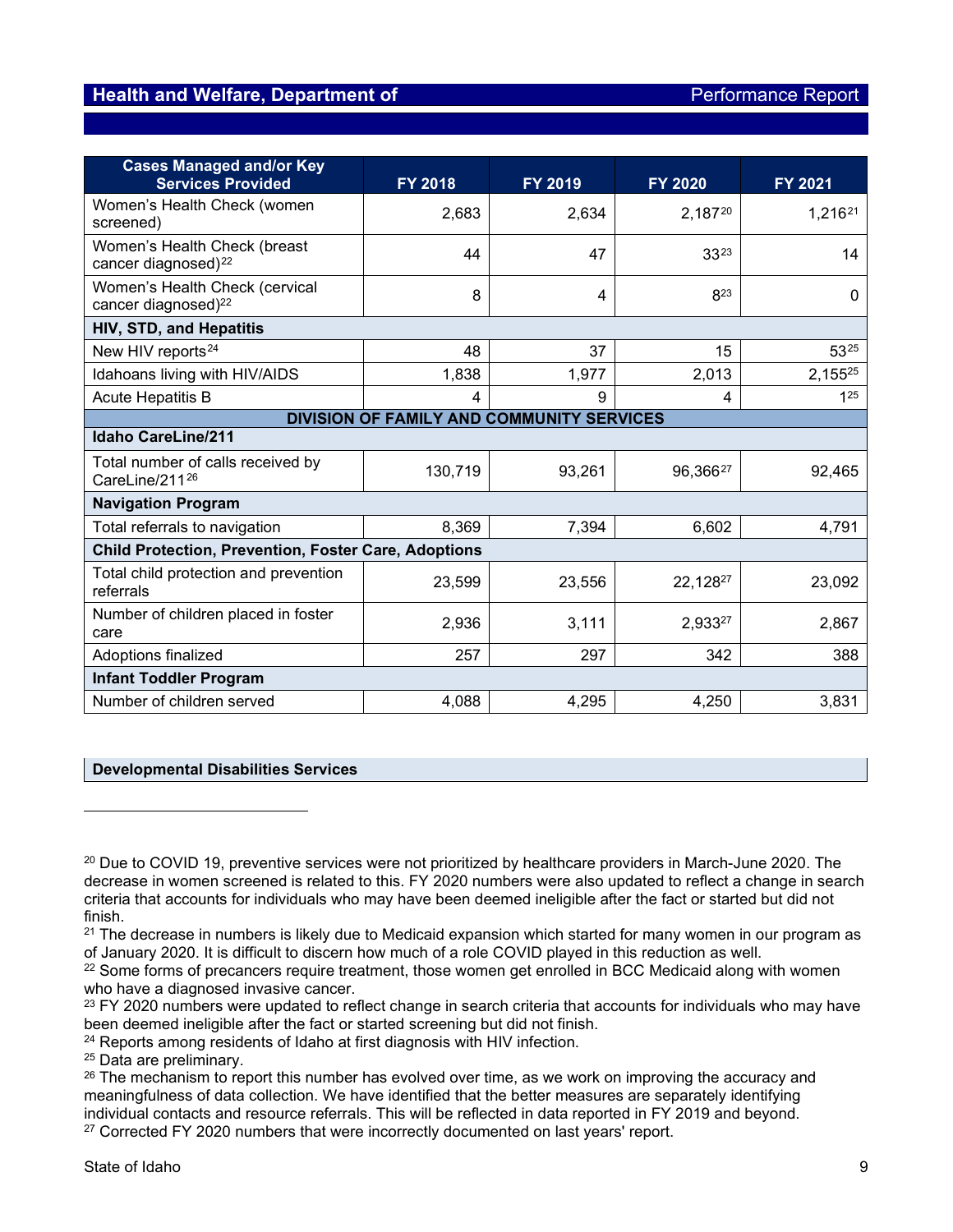| <b>Cases Managed and/or Key</b>                                             |                                            |               |               |                                          |
|-----------------------------------------------------------------------------|--------------------------------------------|---------------|---------------|------------------------------------------|
| <b>Services Provided</b>                                                    | FY 2018                                    | FY 2019       | FY 2020       | FY 2021                                  |
| Children's Case Management <sup>28</sup>                                    | 3,695                                      | 4,176         | 4,199         | 3,129                                    |
| Children's Habilitation Intervention                                        | 2,569                                      | 2,794         | 2,335         | 3,772                                    |
| Services <sup>29</sup>                                                      |                                            |               |               |                                          |
| <b>Southwest Idaho Treatment Center</b>                                     |                                            |               |               |                                          |
| Census                                                                      | 20                                         | 15            | 16            | 18                                       |
| Crisis bed admissions                                                       | 1                                          | 6             | 4             | 5                                        |
| Cost per patient day                                                        | \$1,142                                    | \$1,353       | \$1,672       | \$1,728                                  |
|                                                                             | <b>DIVISION OF WELFARE (SELF RELIANCE)</b> |               |               |                                          |
| <b>Applications</b>                                                         |                                            |               |               |                                          |
| Temporary Assistance for Families in<br>Idaho (TAFI) applications processed | 5,326                                      | 5,273         | 5,353         | 3,562                                    |
| Aid to the Aged Blind and Disabled<br>(AABD) applications processed         | 8,399                                      | 8,155         | 7,453         | 6,166                                    |
| Medicaid applications processed                                             | 96,336                                     | 89,384        | 123,830       | 112,744                                  |
| Child care applications processed                                           | 10,729                                     | 10,204        | 9,142         | 9,086                                    |
| Food stamps applications processed                                          | 90,363                                     | 84,010        | 91,517        | 86,037                                   |
| Total applications processed                                                | 211,153                                    | 197,026       | 237,295       | 217,595                                  |
| <b>Self-Reliance Benefit Programs</b>                                       |                                            |               |               |                                          |
| TAFI cash assistance avg. monthly<br>participants                           | 3,045                                      | 3,127         | 3,020         | 2,547                                    |
| TAFI annual benefits provided                                               | \$7,231,866                                | \$7,499,850   | \$7,294,647   | \$6,336,082                              |
| AABD cash assistance avg. monthly<br>participants                           | 18,442                                     | 18,678        | 18,649        | 18,416                                   |
| AABD annual benefits provided                                               | \$9,824,469                                | \$9,985,101   | \$10,094,897  | \$10,019,815                             |
| Food Stamps avg. monthly<br>participants                                    | 162,145                                    | 149,537       | 147,054       | 137,20230                                |
| Food stamps annual benefits<br>provided                                     | \$207,593,145                              | \$193,890,560 | \$216,775,851 | \$280,720,95530                          |
| Child care avg. monthly participants                                        | 8,619                                      | 8,678         | 8,293         | 6,963                                    |
| Child care annual benefits provided                                         | \$36,064,696                               | \$38,110,716  | \$39,431,321  | \$35,519,140                             |
| <b>Self-Reliance Child Support Services</b>                                 |                                            |               |               |                                          |
| Paternity established                                                       | 1,659                                      | 2,705         | 4,248         | Available Nov.<br>15, 2021 <sup>31</sup> |
| Support orders established                                                  | 3,571                                      | 2,841         | 4,172         | Available Nov.<br>15, 202131             |
| Child support caseload                                                      | 147,518                                    | 148,096       | 147,802       | Available Nov.<br>15, 202131             |

<span id="page-9-2"></span><span id="page-9-1"></span><span id="page-9-0"></span> $^\mathrm{28}$  Terminology for this service changed from Service coordination utilization.

 $^{29}$  Terminology for this service has changed from Intervention for children.

<span id="page-9-4"></span><span id="page-9-3"></span><sup>30</sup> SNAP continued to follow the trend of declining participation while we were given more dollars due to federal pandemic funding.

<span id="page-9-5"></span><sup>&</sup>lt;sup>31</sup> Data collected by Federal Fiscal Year. Data is reported November 15, 2021.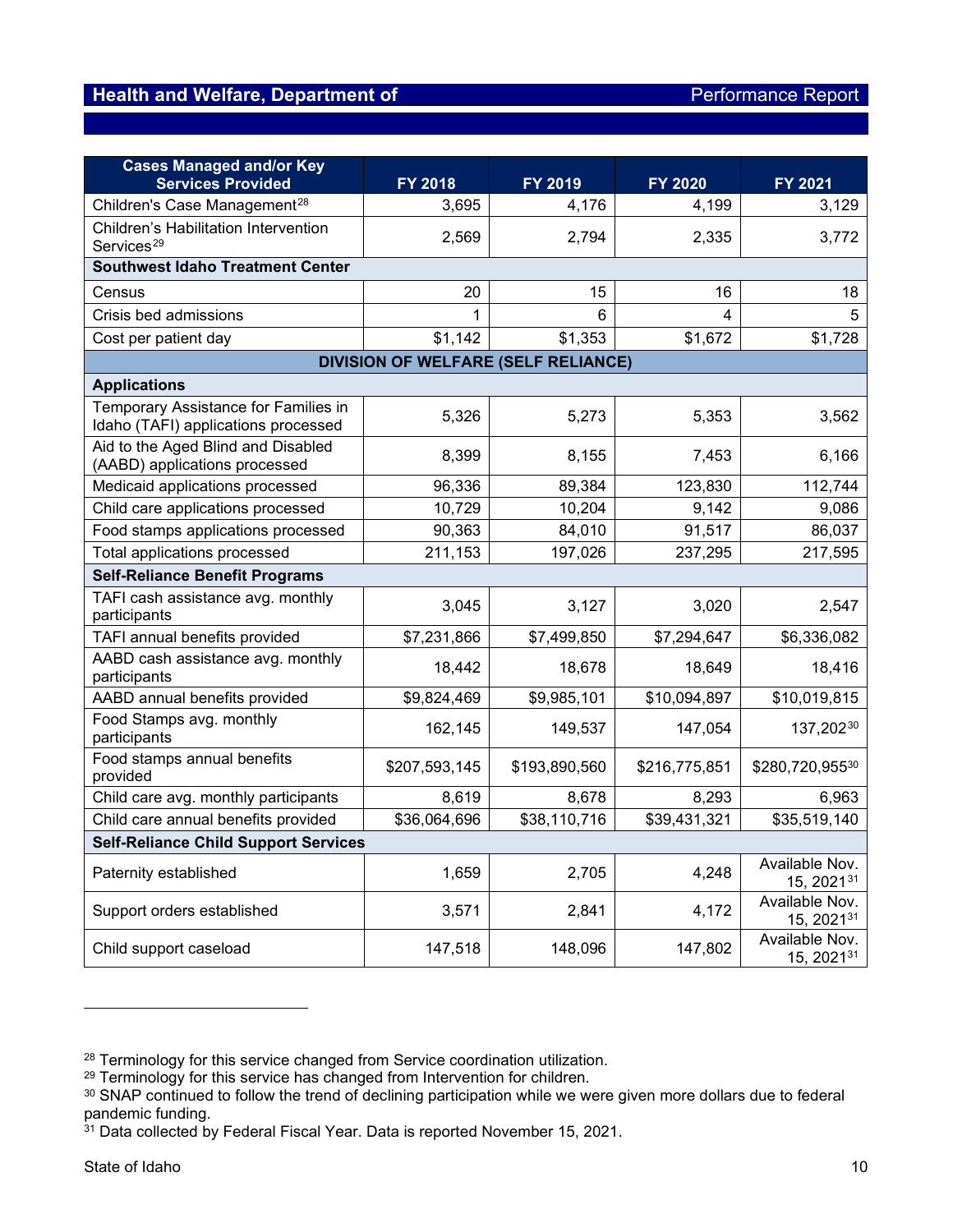<span id="page-10-0"></span>

| <b>Cases Managed and/or Key</b><br><b>Services Provided</b>                                    | FY 2018       | FY 2019       | FY 2020       | FY 2021                                                                  |  |
|------------------------------------------------------------------------------------------------|---------------|---------------|---------------|--------------------------------------------------------------------------|--|
| Total child support dollars collected                                                          | \$205,888,263 | \$199,197,108 | \$214,369,839 | Available Nov.<br>15,<br>202131Error!<br><b>Bookmark not</b><br>defined. |  |
| Collections through wage withholding                                                           | \$93,895,403  | \$94,994,435  | \$89,677,925  | Available Nov.<br>15, 202131                                             |  |
| <b>Community Services Grant</b>                                                                |               |               |               |                                                                          |  |
| Grant amount <sup>32</sup>                                                                     | \$3,674,199   | \$3,691,318   | \$5,167,844   | \$7,384,821                                                              |  |
| Total served <sup>32</sup>                                                                     | 77,950        | 65,891        | 57,154        | 44,055                                                                   |  |
| <b>DIVISION OF MANAGEMENT SERVICES</b>                                                         |               |               |               |                                                                          |  |
| <b>Financial Services - Electronic Payment System/Quest Card</b>                               |               |               |               |                                                                          |  |
| Child support electronic payments                                                              | \$191,482,035 | \$184,213,907 | \$192,360,381 | \$190,013,319                                                            |  |
| <b>Bureau of Compliance</b>                                                                    |               |               |               |                                                                          |  |
| <b>Fingerprints processed</b>                                                                  | 29,190        | 31,217        | 28,557        | 29,55733                                                                 |  |
| Medicaid Program Integrity:<br>Identified overpayments and cost<br>savings                     | \$5,800,000   | \$4,700,000   | \$3,200,000   | \$3,900.0034                                                             |  |
| Internal audit reports issued                                                                  | 3             | 3             | 2             | $2^{35}$                                                                 |  |
| Welfare Fraud Investigation Unit:<br>Identified overpayments and cost<br>savings <sup>36</sup> | \$2,700,000   | \$2,100,000   | Not Reported  | Discontinued <sup>36</sup>                                               |  |

## <span id="page-10-1"></span>**Licensing Freedom Act**

<span id="page-10-2"></span>32 Community Services Grant continued to follow the trend of declining participation while we were given more dollars due to federal pandemic funding.

<span id="page-10-3"></span><sup>33</sup> The Criminal History Unit disqualified 486 applicants in FY 2021.

<span id="page-10-5"></span>35 Internal Audit also evaluated 121 external reports (single audit reports, service organization reports, and indirect cost rate plans) and conducted 256 grant risk assessments in FY 2021.

<span id="page-10-6"></span><sup>36</sup> Welfare Fraud Investigations Unit was reorganized during FY 2020 and metric for performance are being reevaluated. A new metric will be developed to measure successful outcomes from the unit.

<span id="page-10-4"></span><sup>34</sup> The Medicaid Program Integrity Unit overpayments confirmed were \$1.8 million, penalties were \$800K and cost savings were \$1.3 million in fiscal year 2021.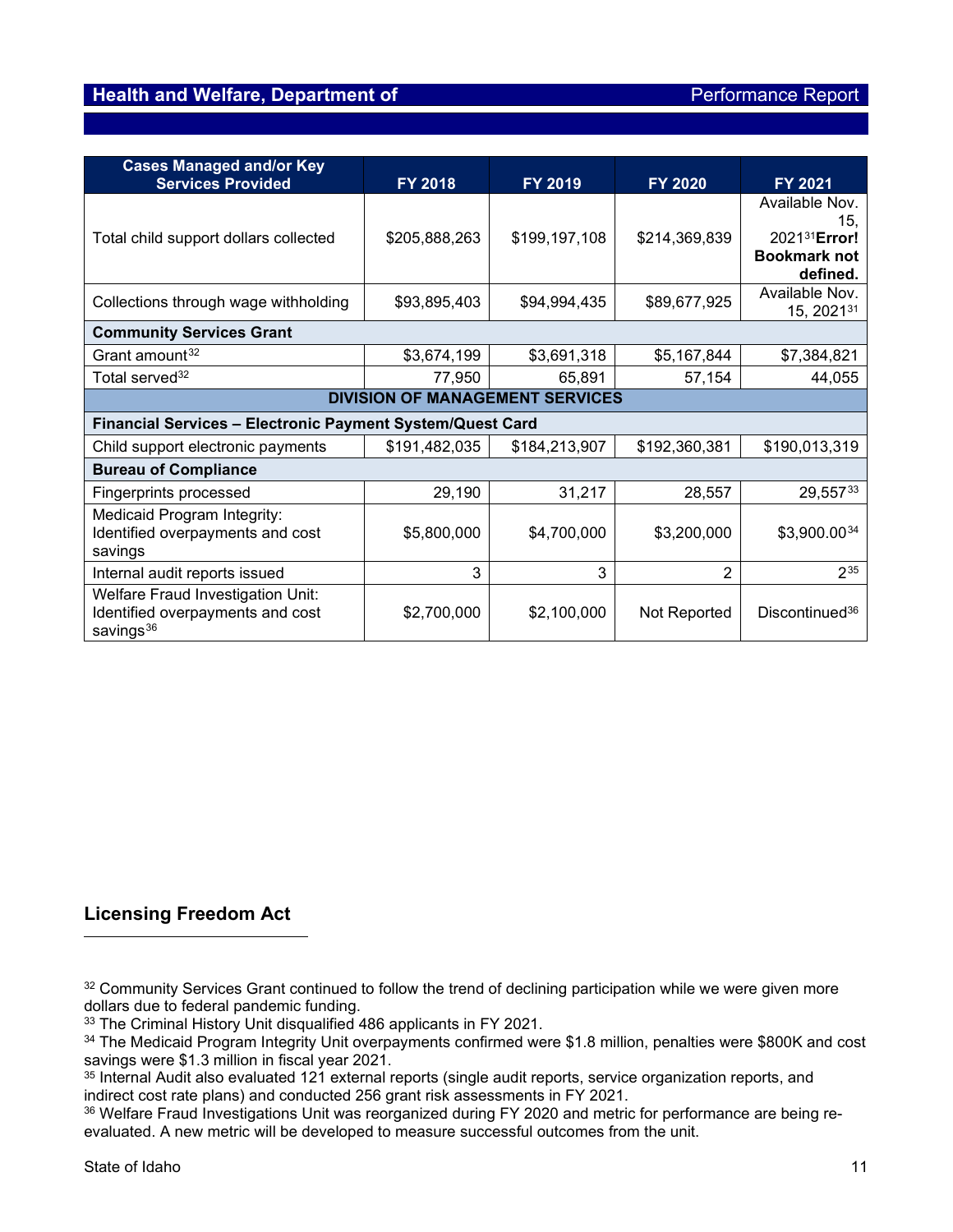Agencies who participate in licensure must report on the number of applicants denied licensure or license renewal and the number of disciplinary actions taken against license holders.

|                                                                    | FY 2018                            | FY 2019  | <b>FY 2020</b> | FY 2021 |
|--------------------------------------------------------------------|------------------------------------|----------|----------------|---------|
|                                                                    | <b>DAYCARE FACILITY OPERATOR</b>   |          |                |         |
| Total Number of Licenses <sup>37</sup>                             | 734                                | 686      | 644            | 682     |
| Number of New Applicants Denied<br>Licensure <sup>38</sup>         | $\Omega$                           | 0        |                | 0       |
| Number of Applicants Refused<br>Renewal of a License <sup>39</sup> | 0                                  | 0        | 0              | 0       |
| Number of Complaints Against<br>Licensees <sup>40</sup>            | 411                                | 517      | 357            | 334     |
| Number of Final Disciplinary Actions<br><b>Against Licensees</b>   | 3                                  | 5        | $\overline{2}$ | 3       |
|                                                                    | <b>FOOD ESTABLISHMENT OPERATOR</b> |          |                |         |
| <b>Total Number of Licenses</b>                                    | 9,993                              | 10,314   | 10,181         | 10,084  |
| Number of New Applicants Denied<br>Licensure                       | $\mathbf{0}$                       | 0        | 0              | 0       |
| Number of Applicants Refused<br>Renewal of a License               | $\Omega$                           | $\Omega$ | 0              | 0       |
| Number of Complaints Against<br>Licensees                          | 613                                | 698      | 692            | 569     |
| Number of Final Disciplinary Actions<br><b>Against Licensees</b>   | $\Omega$                           | 2        | 2              | 2       |
|                                                                    | <b>DIVISION OF PUBLIC HEALTH</b>   |          |                |         |
| <b>Total Number of Licenses</b>                                    | 4,682                              | 4,867    | 4,999          | 5,081   |
| Number of New Applicants Denied<br>Licensure                       |                                    |          |                |         |
| Number of Applicants Refused<br>Renewal of a License               | 0                                  | 0        | 0              | 0       |
| Number of Complaints Against<br>Licensees                          | 10                                 | 6        | 8              | 12      |
| Number of Final Disciplinary Actions<br><b>Against Licensees</b>   | 3                                  | 1        | 1              | 0       |

# *Part II – Performance Measures*

<span id="page-11-0"></span><sup>37</sup> The *Total Number of Licenses* (State licensed) for FY 2017, FY 2018, and FY 2019 are approximate due to the licensing data system's report function being unavailable or in development. Numbers have been accessed from more than one record source. FY 2020 forward total numbers were resourced from our newest data system (RISE) and are accurate to that system.

<span id="page-11-1"></span><sup>&</sup>lt;sup>38</sup> The *Number of New Applicants Denied Licensure* dropped to zero after FY 2016 when a new process was implemented which notifies applicants of an approaching deadline or non-compliance and provides an option to withdraw the application prior to denial. FY 2020 incurred one denied licensure due to non-compliance.

<span id="page-11-2"></span><sup>39</sup> The *Number of Applicants Refused Renewals of a License* has either not been recorded or other final disciplinary actions were taken prior to the renewal date.

<span id="page-11-3"></span><sup>40</sup> The *Number of Complaints Against Licenses* includes complaints received re: state licensed, city licensed and unlicensed daycare providers. The previous and current complaint tracking systems, at this time, do not provide a report function separating state licensed, city licensed or unlicensed complaints.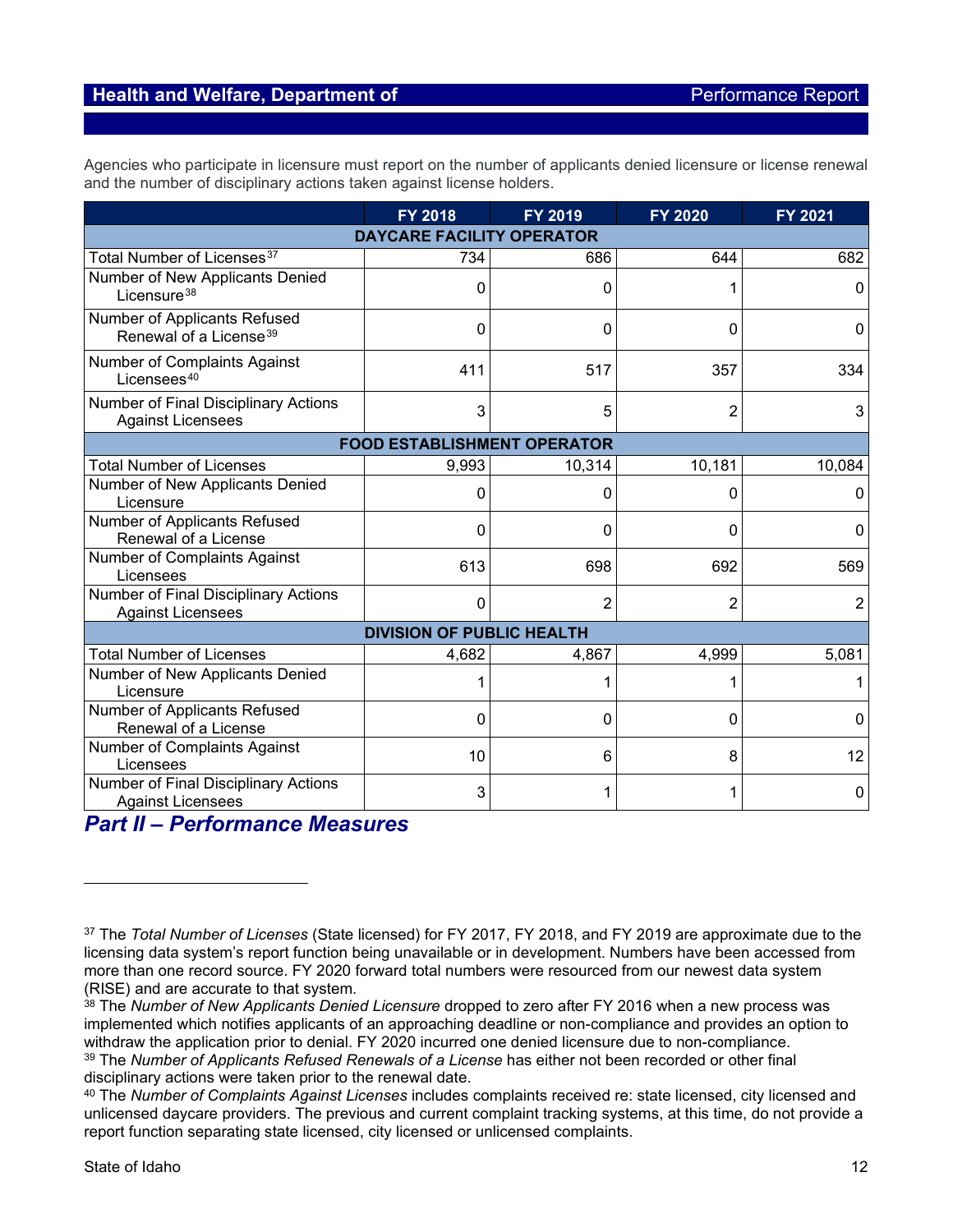#### **Current Performance Measures**

The performance measures outlined below are related to the FY 2020-2024 Strategic Plan.

| <b>Performance Measure</b>                                                                                                                                                                                                                                                                               | FY 2018                                                                                                                                                                                                                                                       | <b>FY 2019</b>     | <b>FY 2020</b>      | <b>FY 2021</b>                 | FY 2022                        |                     |  |  |  |
|----------------------------------------------------------------------------------------------------------------------------------------------------------------------------------------------------------------------------------------------------------------------------------------------------------|---------------------------------------------------------------------------------------------------------------------------------------------------------------------------------------------------------------------------------------------------------------|--------------------|---------------------|--------------------------------|--------------------------------|---------------------|--|--|--|
| Goal 1: Ensure affordable, available healthcare that works                                                                                                                                                                                                                                               |                                                                                                                                                                                                                                                               |                    |                     |                                |                                |                     |  |  |  |
| Objective 1.2: By July 1, 2023, 50 percent of Medicaid payments will be tied to measurable outcomes of<br>better health and cost-efficient care.                                                                                                                                                         |                                                                                                                                                                                                                                                               |                    |                     |                                |                                |                     |  |  |  |
| Percentage of Medicaid dollars<br>that are paid under a value-based                                                                                                                                                                                                                                      | actual                                                                                                                                                                                                                                                        | 12%                | 12%                 | 1%                             | 1%                             |                     |  |  |  |
| payment. <sup>41</sup>                                                                                                                                                                                                                                                                                   | target                                                                                                                                                                                                                                                        | 12%                | 14%                 | 14%                            | $1\%$                          | $1\%$               |  |  |  |
|                                                                                                                                                                                                                                                                                                          | Goal 2: Protect children, youth, and vulnerable adults                                                                                                                                                                                                        |                    |                     |                                |                                |                     |  |  |  |
| Objective 2.1: Ensure children who have experienced abuse or neglect have safe, permanent homes<br>by increasing in-home safety services to prevent the entry of children into foster care by July 1, 2022<br>and improving children in foster care's time to permanency by 10 percent, by July 1, 2023. |                                                                                                                                                                                                                                                               |                    |                     |                                |                                |                     |  |  |  |
| Number of months to achieve<br>permanency through<br>reunification.<br>Number of months to achieve<br>permanency through adoption.<br>Number of months to achieve<br>permanency through<br>guardianship. <sup>42</sup>                                                                                   | actual                                                                                                                                                                                                                                                        | New for<br>FY 2019 | 8.2<br>27.3<br>17.9 | 8.3<br>28.9<br>19.3            | 7.9<br>29.3<br>22.8            |                     |  |  |  |
|                                                                                                                                                                                                                                                                                                          | target                                                                                                                                                                                                                                                        | New for<br>FY 2019 | 7.4<br>24.6<br>16.1 | 7.4<br>24.6<br>16.1            | 7.4<br>24.6<br>16.1            | 7.4<br>24.6<br>16.1 |  |  |  |
|                                                                                                                                                                                                                                                                                                          | Objective 2.2: Develop and implement a behavioral healthcare system in Idaho that provides the<br>services that people need, when they need them through implementation of the YES implementation<br>plan and the IBHC strategic action plan by July 1, 2024. |                    |                     |                                |                                |                     |  |  |  |
| Number of proposed<br>recommendations in the Idaho<br><b>Behavioral Health Strategic</b><br>Action Plan implemented to<br>transform the Idaho Behavioral<br>Healthcare System. <sup>43</sup>                                                                                                             | actual                                                                                                                                                                                                                                                        | New for<br>FY 2020 | New for<br>FY 2020  | Refer to<br>footnote $43$      | Refer to<br>footnote $43$      |                     |  |  |  |
|                                                                                                                                                                                                                                                                                                          | target                                                                                                                                                                                                                                                        | New for<br>FY 2020 | New for<br>FY 2020  | No target<br>set <sup>43</sup> | No target<br>set <sup>43</sup> | 1                   |  |  |  |
| Percentage of children/youth in<br>the YES system of care whose                                                                                                                                                                                                                                          | actual                                                                                                                                                                                                                                                        | New for<br>FY 2019 | 28.7%               | 31.6%                          | 35.08%                         |                     |  |  |  |

<span id="page-12-1"></span><span id="page-12-0"></span><sup>41</sup> Full implementation of value-based payments has been delayed until FY 2022 (refer to Healthy [Connections\)](http://healthandwelfare.idaho.gov/Default.aspx?TabId=216). Actual Value-Based payments will not be incurred until FY 2023. Previous years' numbers incorrectly included capitation payments to managed care vendors as value-based payments.

<span id="page-12-2"></span><sup>&</sup>lt;sup>42</sup> The implementation of the process needed to achieve a reduction in permanency time are currently in development. Once full implementation has taken place, Family and Child Services expects a 10% decrease in months to achieve permanency.

<span id="page-12-3"></span><sup>&</sup>lt;sup>43</sup> This measure has been updated upon completion of the Idaho Behavioral Health Strategic Action Plan by the Idaho Behavioral Health Council. The council prioritized nine recommendations, six of which are assigned to the Department of Health and Welfare. The measure was modified from a percentage of implemented recommendations to a count of implemented recommendations as a more accurate measure of completion and progress. Data previous to this change is unavailable.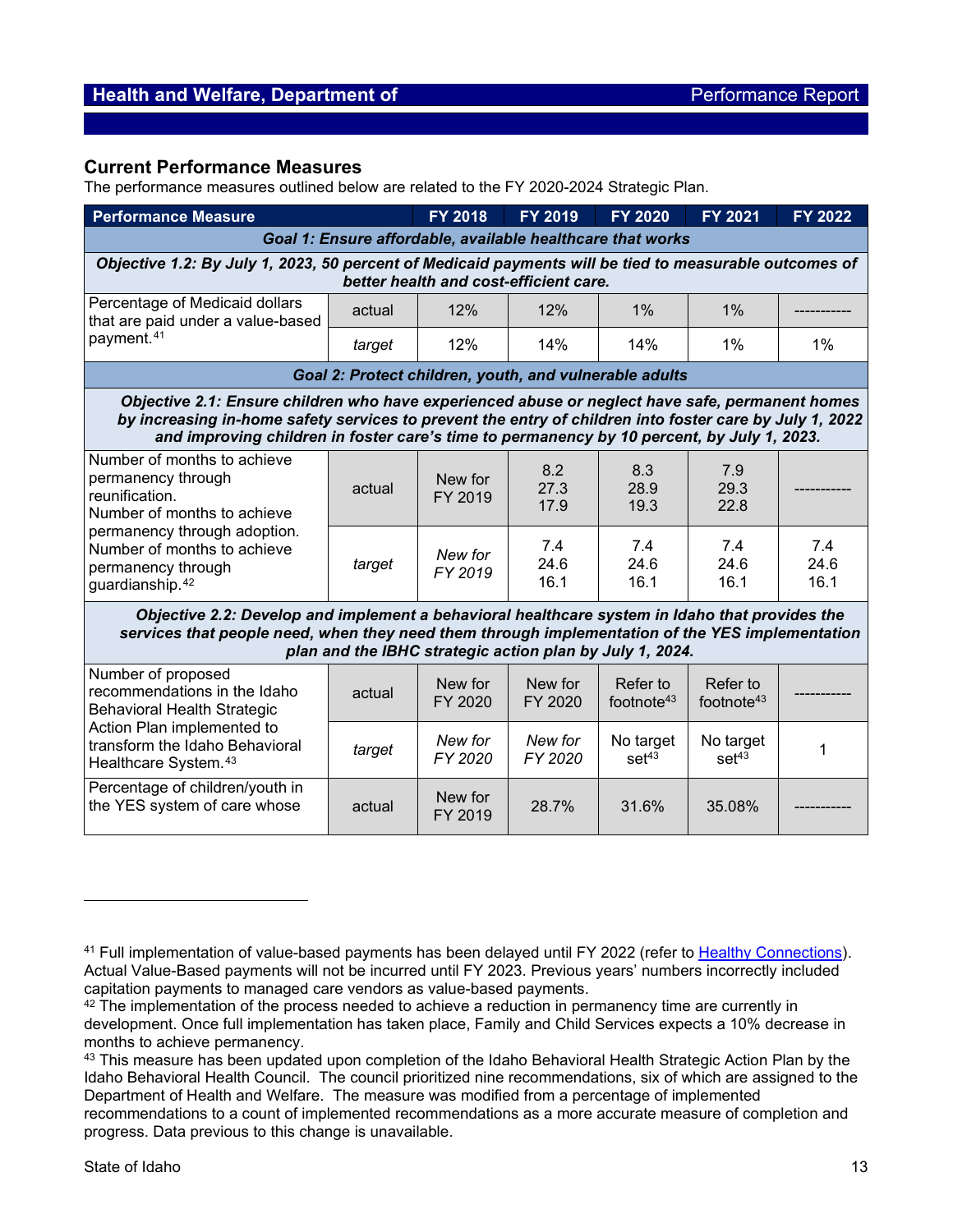| <b>Performance Measure</b>                                                                                                                           |                                                                  | <b>FY 2018</b>     | FY 2019            | FY 2020 | <b>FY 2021</b> | <b>FY 2022</b>                    |  |  |
|------------------------------------------------------------------------------------------------------------------------------------------------------|------------------------------------------------------------------|--------------------|--------------------|---------|----------------|-----------------------------------|--|--|
| functional impairment has<br>improved. <sup>44</sup>                                                                                                 | target                                                           | New for<br>FY 2019 | 28.7%              | 28.7%   | 32%            | 37%                               |  |  |
| Customer effort score for the<br>customer experience project.                                                                                        | actual                                                           | New for<br>FY 2020 | New for<br>FY 2020 | 3.11    | 3.54           |                                   |  |  |
|                                                                                                                                                      | target                                                           | New for<br>FY 2020 | New for<br>FY 2020 | 3.11    | 3.11           | To Be<br>Determined <sup>45</sup> |  |  |
| Objective 2.3: Establish a long-term system of care for individuals with developmental disabilities who<br>exhibit severe behaviors by July 1, 2022. |                                                                  |                    |                    |         |                |                                   |  |  |
| Percent of a long-term system of<br>care established for individuals                                                                                 | actual                                                           | New for<br>FY 2020 | New for<br>FY 2020 | 25%     | 50%            |                                   |  |  |
| with developmental disabilities<br>who exhibit severe behaviors.                                                                                     | target                                                           | New for<br>FY 2020 | New for<br>FY 2020 | 25%     | 50%            | 100%                              |  |  |
| Goal 3: Help Idahoans become as healthy and self-sufficient as possible                                                                              |                                                                  |                    |                    |         |                |                                   |  |  |
|                                                                                                                                                      | Objective 3.1: Reduce Idaho's suicide rate by 20 percent by 2025 |                    |                    |         |                |                                   |  |  |
| Number of Idaho Suicide deaths.                                                                                                                      | actual                                                           | New for FY<br>2020 | New for<br>FY 2020 | 388     | 39846          |                                   |  |  |
|                                                                                                                                                      | target                                                           | New for FY<br>2020 | New for<br>FY 2020 | 388     | 375            | 375                               |  |  |

#### **Prior Years' Performance Measures**

The performance measures outlined below are from prior strategic plans and continue to be tracked and reported. Idaho Code 67-1904 requires four years of data to be published in the Performance Report. Measures in this section are listed by goal and objective and then from newest to oldest.

<span id="page-13-0"></span><sup>44</sup> This measure was updated in 2020 to reflect the percentage of children/youth in the YES system of care whose functional impairment has improved. The percentage closely aligns with reporting practices already in place in the YES system of care and provides a more detailed insight into the portion of children/youth who have experienced improvements in their mental health during their involvement with the YES system of care.

<span id="page-13-1"></span><sup>45</sup> Beginning FY 2022 this measure will focus on the Dual Diagnosis project instead of the Katie Beckett project. A new customer effort score baseline will be established for the dual diagnosis project. The baseline will be used to show whether subsequent changes made to processes and systems that onboard dual diagnosis patients are helpful for these Idaho families.

<span id="page-13-2"></span><sup>46</sup> Number of suicides source: Idaho Bureau of Vital Statistics and Health Statistics, preliminary data July 2020- June 2021.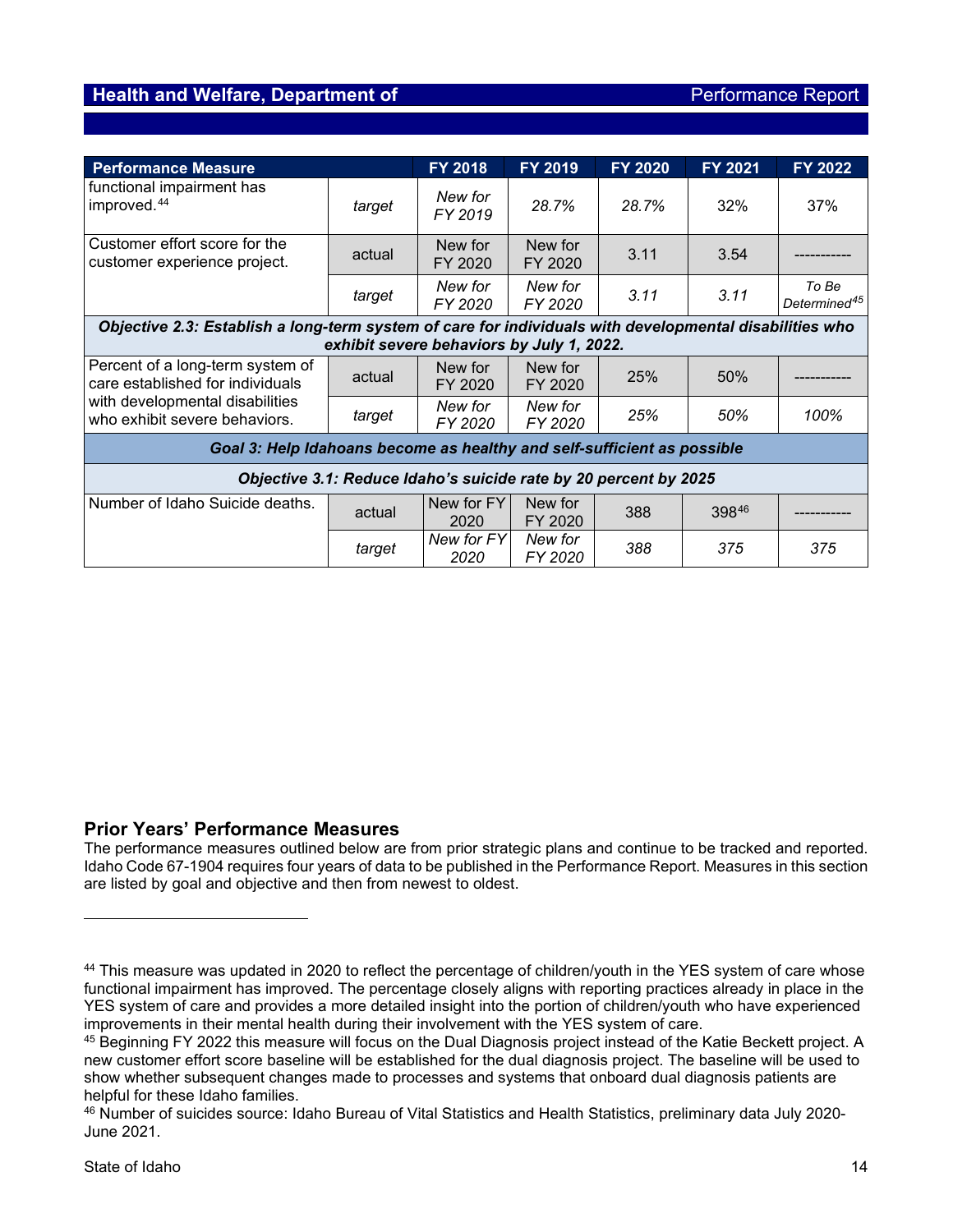| <b>Performance Measure</b>                                                                                                                                                                                |        | <b>FY 2018</b>                                                        | FY 2019 | <b>FY 2020</b>   | <b>FY 2021</b>   | <b>FY 2022</b>          |  |
|-----------------------------------------------------------------------------------------------------------------------------------------------------------------------------------------------------------|--------|-----------------------------------------------------------------------|---------|------------------|------------------|-------------------------|--|
| Goal 1: Transform Idaho's healthcare delivery system to promote healthier Idahoans while increasing<br>healthcare quality and reducing costs                                                              |        |                                                                       |         |                  |                  |                         |  |
|                                                                                                                                                                                                           |        | Objective: Implement Youth Empowerment Services (YES) System of Care. |         |                  |                  |                         |  |
| Achievement of the Jeff D.<br>implementation plan action<br>items.                                                                                                                                        | actual | 70%                                                                   | 75%     | 80%              | 80%47            |                         |  |
|                                                                                                                                                                                                           | target | 50%                                                                   | 90%     | 95%              | 85%              | 90%                     |  |
| The Child and Adolescent<br>Needs and Strengths<br>(CANS) comprehensive<br>assessment will be used to<br>establish a threshold of<br>current class member<br>functional impairment and<br>levels of care. | actual | 47%                                                                   | 41%     | 73.7%            | 75.7%48          |                         |  |
|                                                                                                                                                                                                           | target | 50%                                                                   | 100%    | 65%              | 80%              | 90%                     |  |
| Development of the YES<br><b>Quality Management,</b><br>Improvement, and<br>Accountability Plan and full<br>system performance<br>measures.                                                               | actual | 48%                                                                   | 60%     | 80%              | 85%              |                         |  |
|                                                                                                                                                                                                           | target | 45%                                                                   | 60%     | No target<br>set | No target<br>set | No target<br>$set^{49}$ |  |

| <b>Performance Measure</b>                            |        | <b>FY 2018</b>                                                        | <b>FY 2019</b> | <b>FY 2020</b> | <b>FY 2021</b> | <b>FY 2022</b> |
|-------------------------------------------------------|--------|-----------------------------------------------------------------------|----------------|----------------|----------------|----------------|
|                                                       |        | <b>Objective: Address Gap Population Health Care and Access Needs</b> |                |                |                |                |
| Reduction in episodic and<br>acute health care costs. | actual | $-4.98\%$                                                             | 1.40%          | 5.66%          | $-16.50\%$     |                |
|                                                       | target | $-3%$                                                                 | -4%            | $-1.67\%$      | $-1.50\%$      | $-2%$          |

<span id="page-14-0"></span><sup>&</sup>lt;sup>47</sup> There is on-going work on updating the Jeff D. Implementation Plan in progress. The achievement of the Jeff D. Implementation Plan action items has been revisited due to an identification that completion of all action items will be achieved by the revised date of December 2022.

<span id="page-14-1"></span><sup>48</sup> During FY 2020, a new requirement was implemented to require all Medicaid providers in the Optum Idaho network to use the CANS to assess all children and youth for functional impairment and level of care. Based on the implementation of this new requirement the targeted goal for the number of initial CANS for 2020 (20,000) was established based on the expectation that many children and youth would be receiving the CANS for the first time. The goal for following years will be based on the number of unduplicated children and youth who are expected to receive a CANS during that time-period, which is expected to change annually based on population growth and other population changes (e.g. Number of Medicaid members under 18). For FY 2021, the goal for the number of children and youth to receive a CANS assessment was 15,000 and the actual assessed by the Optum Network by the end of 3rd quarter was 11,360 or 75.7%. FY 2021 year end data was not available at the time of this report. Based on projections the total number expected to receive a CANS by Optum network providers year end is 15,147 or 101% of the target.

<span id="page-14-2"></span><sup>49</sup> The YES Quality Management, Improvement, and Accountability Plan (QMIA Plan) was written and published in March of 2016. The planned date for completion of the QMIA Plan is December 2022.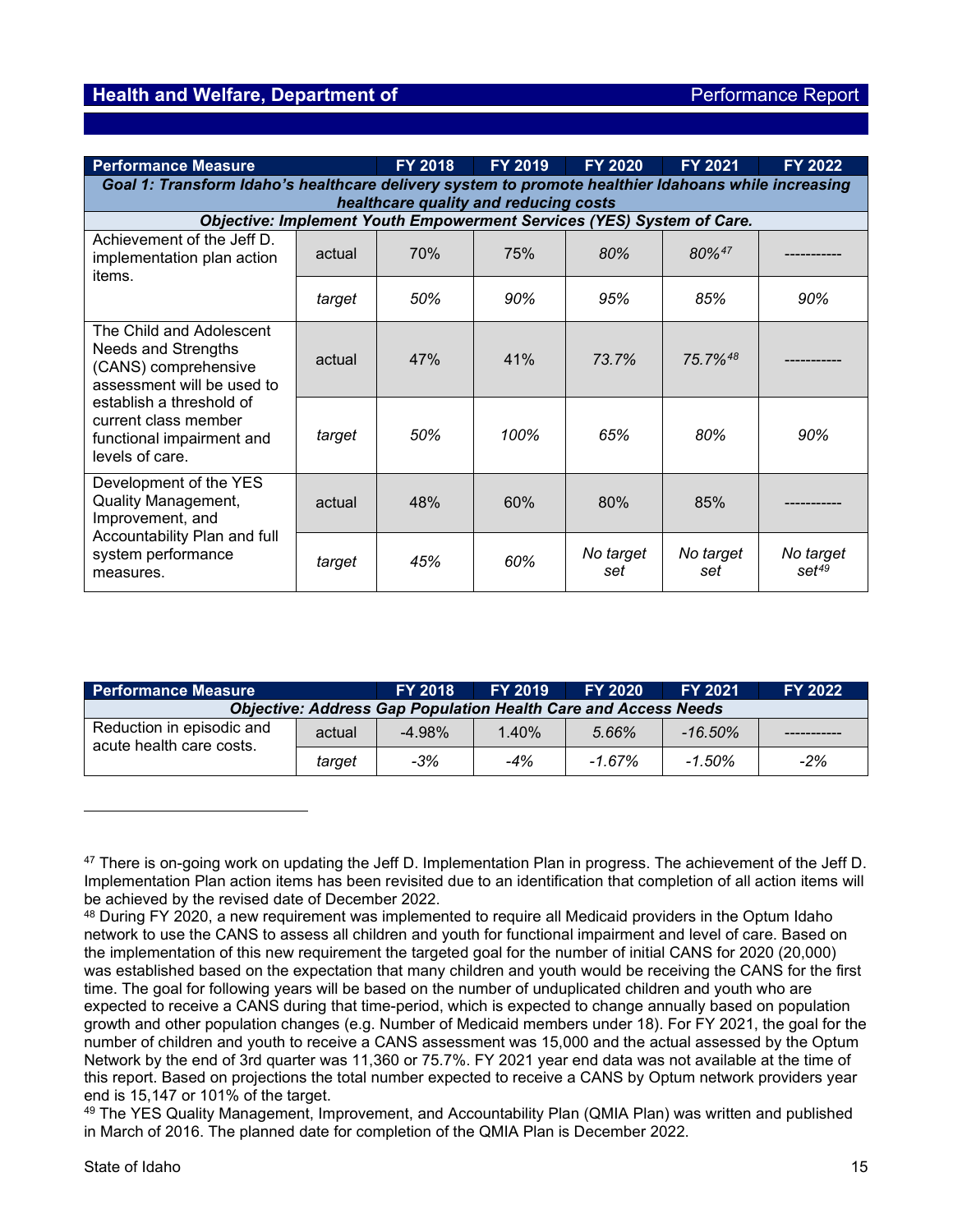| Number of new lives<br>attributed to routine sources                                                                                                                                                                              | actual | 156                                                                               | 146                                                          | $-1,127$       | 1,071              |                                               |  |  |
|-----------------------------------------------------------------------------------------------------------------------------------------------------------------------------------------------------------------------------------|--------|-----------------------------------------------------------------------------------|--------------------------------------------------------------|----------------|--------------------|-----------------------------------------------|--|--|
| of care. <sup>50</sup>                                                                                                                                                                                                            | target | 100                                                                               | 200                                                          | 139            | 135                | 145                                           |  |  |
|                                                                                                                                                                                                                                   |        | <b>Goal 2: Protect children and vulnerable adults</b>                             |                                                              |                |                    |                                               |  |  |
| Objective: Develop a Therapeutic Stabilization and Transition Center for Clients with Developmental                                                                                                                               |        |                                                                                   |                                                              |                |                    |                                               |  |  |
|                                                                                                                                                                                                                                   |        |                                                                                   | <b>Disabilities</b>                                          |                |                    |                                               |  |  |
| By 2020, develop the<br>capacity for safe evaluation<br>and treatment of individuals                                                                                                                                              | actual | 85%                                                                               | 85%                                                          | 85%            | 85%                |                                               |  |  |
| committed to the<br>Department for placement,<br>evaluation, and competency<br>training.                                                                                                                                          | target | 100%                                                                              | 100%                                                         | 85%            | 85%                | <b>Discontinued</b><br>Measure <sup>51</sup>  |  |  |
| Objective: Ensure Long-term Residential Care for Individuals with Chronic Mental Illness                                                                                                                                          |        |                                                                                   |                                                              |                |                    |                                               |  |  |
| Construction of a nursing<br>home, on the State Hospital<br>South campus that<br>adequately meets the<br>needs of those who qualify<br>for nursing home care and<br>with behavioral health<br>needs, 65 years of age or<br>older. | actual | 10%                                                                               | 60%                                                          | 90%            | 100% <sup>52</sup> |                                               |  |  |
|                                                                                                                                                                                                                                   | target | 5%                                                                                | 40%                                                          | 90%            | 100%               | Task<br>Complete                              |  |  |
| Goal 3: Promote stable and healthy individuals, families, and populations through medical coverage,                                                                                                                               |        |                                                                                   |                                                              |                |                    |                                               |  |  |
|                                                                                                                                                                                                                                   |        | program access, support services, and policy.                                     |                                                              |                |                    |                                               |  |  |
|                                                                                                                                                                                                                                   |        | <b>Objective: Implement Comprehensive Suicide Prevention Strategies</b>           |                                                              |                |                    |                                               |  |  |
| Number of Zero Suicide<br>Health System Partners that<br>have developed and/or<br>implemented Zero Suicide                                                                                                                        | actual | 21 partners<br>committed to<br><i>implementation</i><br>; no funding<br>available | $\Omega$                                                     | $\bigcap_{53}$ | 4 <sup>53</sup>    |                                               |  |  |
| action plans.                                                                                                                                                                                                                     | target | Maintain<br>partnerships                                                          | Increase<br>partners in<br>2 regions<br>for pilot<br>project | 14             | 14                 | 1 pilot project /<br>Maintain<br>Partnerships |  |  |

**Performance Measure FY 2018 FY 2019 FY 2020 FY 2021 FY 2022**

<span id="page-15-0"></span>

<span id="page-15-1"></span><sup>50</sup> COVID-19 prevented many Medicaid participants from receiving preventative health services the last 3 months of FY 2020. FY 2021 saw a dramatic increase due to members not being able to receive care at the end of FY 2020 and then getting services in FY 2021.

<span id="page-15-2"></span><sup>51</sup> The FY 2020 measure related to a long-term system of care for individuals with developmental disabilities now addresses this measure.

<span id="page-15-3"></span><sup>52</sup> Residents moved into Syringa Chalet on September 29th, 2021 with September 30th being the first full day the building was open.

<span id="page-15-4"></span><sup>53</sup> Plans to begin training 14 health system partners in late FY 20-21 were disrupted due to COVID-19 limitations.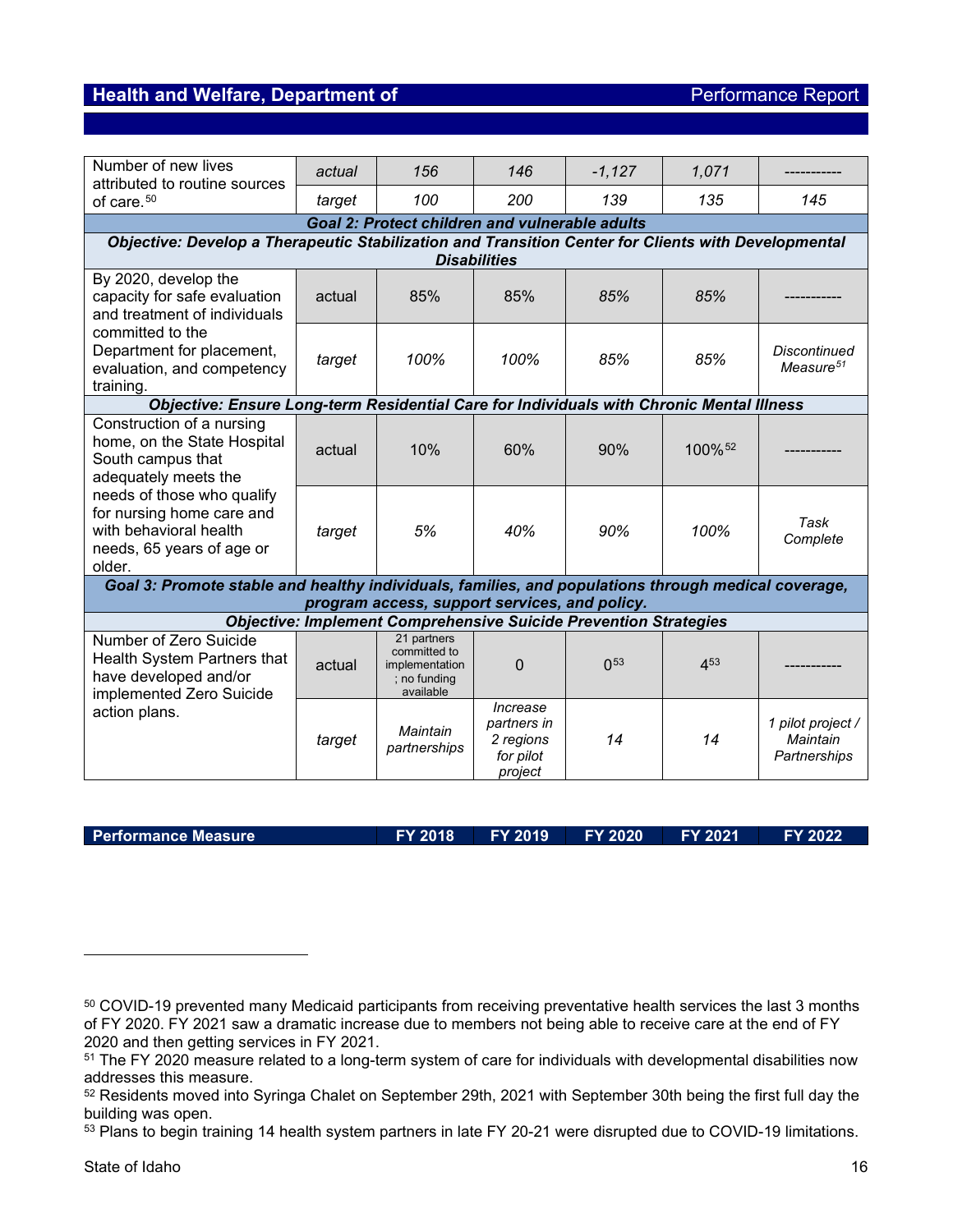| Number of middle and high<br>schools trained in life-long                                           | actual | 10             | 17                                                                    | 2154                                                                  | 14355                                                     |                                               |  |
|-----------------------------------------------------------------------------------------------------|--------|----------------|-----------------------------------------------------------------------|-----------------------------------------------------------------------|-----------------------------------------------------------|-----------------------------------------------|--|
| resilience and well-being<br>trainings.                                                             | target | 10             | 17                                                                    | 19                                                                    | 25                                                        | 15056                                         |  |
| Amount of financial support<br>provided to the Idaho<br>Suicide Prevention Hotline.                 | actual | \$293,000      | \$273,000                                                             | \$348,00057                                                           | \$348,00058                                               |                                               |  |
|                                                                                                     | target | \$293,000      | \$273,000                                                             | \$298,000                                                             | \$348,000                                                 | \$498,000                                     |  |
| The number of behavioral<br>health clinicians who have<br>been trained in suicide<br>assessment and | actual | Over 400       | 344<br>clinicians<br>trained                                          | 0 <sup>59</sup>                                                       | 0 <sup>60</sup>                                           |                                               |  |
| management through<br>university curricula and re-<br>licensing training have been<br>identified.   | target | 200            | 300                                                                   | 300                                                                   | 300                                                       | 20061                                         |  |
| Gatekeeper training,<br>including appropriate                                                       | actual | $3,900+$       | 38                                                                    | $260+62$                                                              | 10,16563                                                  |                                               |  |
| suicide prevention content,<br>has been identified and<br>implemented.                              | target | 25             | Provide 30<br>trainings.<br>Develop<br>train-the-<br>trainer<br>model | Provide 50<br>trainings.<br>Develop<br>train-the-<br>trainer<br>model | Provide 21<br>Gatekeeper<br>and 5.000<br>QPR<br>trainings | 1,000 DHW<br>employees in<br>QPR<br>workshops |  |
| Number of suicide survivor<br>packets provided to<br>survivors of suicide loss.                     | actual | $300+$         | 1,464                                                                 | 1,595                                                                 | 67164                                                     |                                               |  |
|                                                                                                     | target | 200            | 300                                                                   | 3,000                                                                 | 3,000                                                     | 75065                                         |  |
| <b>Performance Measure</b>                                                                          |        | <b>FY 2018</b> | <b>FY 2019</b>                                                        | <b>FY 2020</b>                                                        | FY 2021                                                   | FY 2022                                       |  |
| Performance Measures supporting all three strategic goals                                           |        |                |                                                                       |                                                                       |                                                           |                                               |  |

<span id="page-16-0"></span><sup>54</sup> Schools trained in the "Sources of Strength" program.

<span id="page-16-2"></span>56 Elementary and secondary schools.

<span id="page-16-3"></span> $57$  Provided an additional \$80,753 in April 2020 for enhanced deliverables and training.

<span id="page-16-4"></span><sup>58</sup> Providing an additional \$150,000 in September 2021 for staffing and training support of 988 transition.

<span id="page-16-5"></span><sup>59</sup> Planned training did not occur due to staff turnover and COVID-19 related scheduling disruptions.

<span id="page-16-7"></span><sup>61</sup> Behavioral health providers and students.

<span id="page-16-8"></span><sup>62</sup> Train-the-trainer model developed.

<span id="page-16-10"></span> $64$  Includes packets distributed to stock inventories in PHD community based programs.

<span id="page-16-11"></span><sup>65</sup> Reflects number of survivors actually reached with postvention materials during the measurement period.

<span id="page-16-1"></span><sup>55</sup> Schools trained in "Sources of Strength" or "Gizmo 4 Mental Health". Count includes 24 elementary and 119 secondary schools receiving SDE regional coordinator support. Trainings in FY 21 were primarily offered in a virtual format due to COVID-19 precautions.

<span id="page-16-6"></span><sup>&</sup>lt;sup>60</sup> Planned training did not occur due to staff turnover and COVID-19 related scheduling disruptions. As part of the FY 2021 annual workplan, the Capacity Building & Infrastructure KPA has created a framework for clinical training for behavioral health professionals and students.

<span id="page-16-9"></span><sup>63</sup> Figure includes QPR, SPFI, safeTALK, LivingWorks and St Luke's webinar gatekeeper trainings completed between FY 2020-2021 (not previously recorded in "Actual FY 2020" entry).